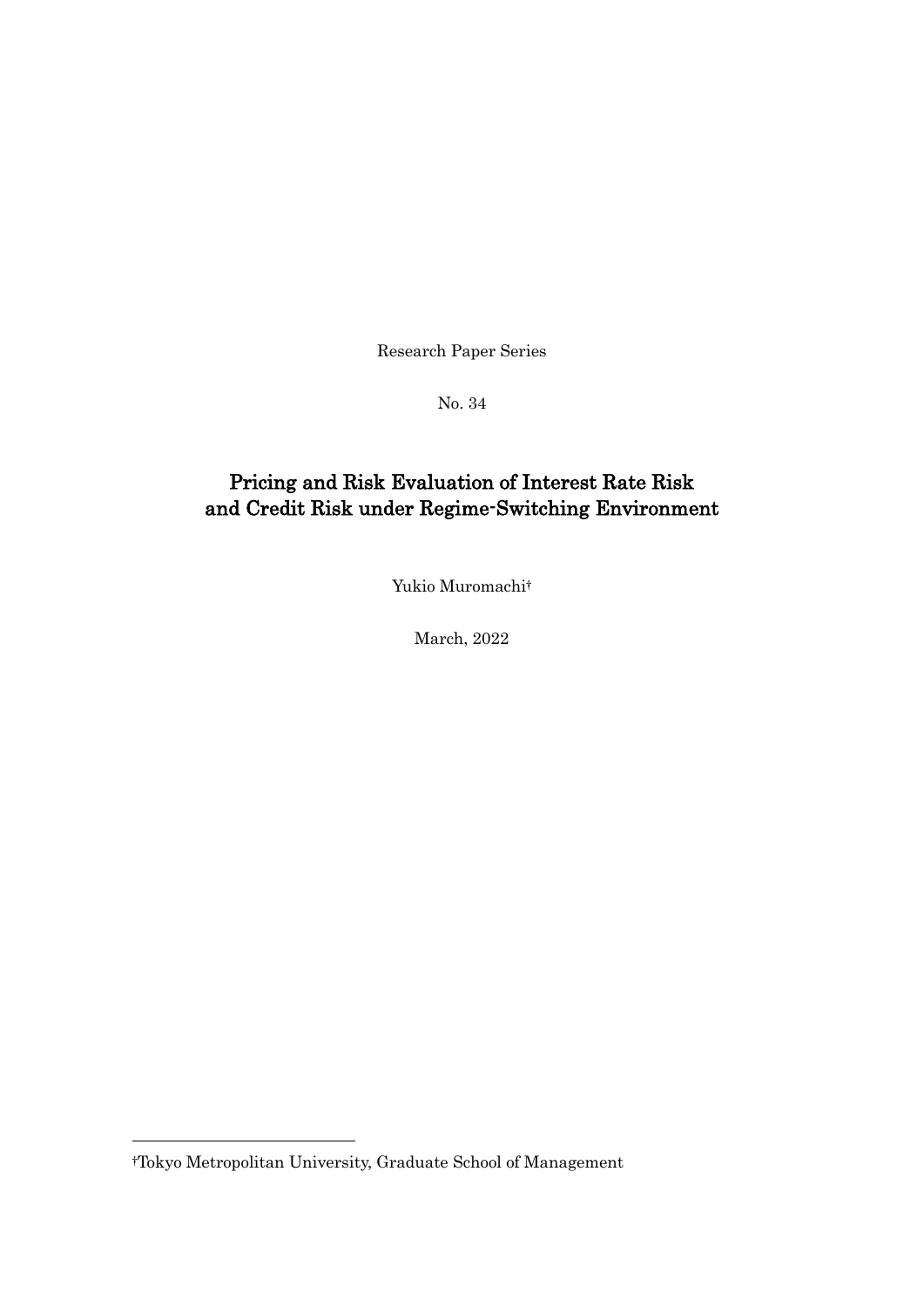# Pricing and Risk Evaluation of Interest Rate Risk and Credit Risk under Regime-Switching Environment

Yukio Muromachi*<sup>∗</sup>*

March 16, 2022

#### **Abstract**

Long term historical data of interest rates and credit spreads imply that there exist some different regimes; a calm regime with lower default risk and volatility, and a stressed regime with higher default risk and volatility. In this article, we propose a pricing and risk evaluation model of interest rate risk and credit risk with Markovian regime-switching property. We discuss the dynamics of regime, interest rate and default intensity under the physical probability and the change of measure to an equivalent martingale one, and we propose a simple tractable model. In our model, the defaultfree interest rate and the default intensity are dependent through the regime, and the dependence affects the price of the defaultable bond. We calculate distributions of a bond portfolio's price at a risk horizon, which reflects the actual default loss up to the horizon and the decrease of market prices due to the transition to a stressed regime. Numerical examples show that the price distribution has a short right tail and a long left tail, and that the distribution depends strongly on the present regime. Such results would be applicable to the financial risk management, especially on the stress tests.

**Keywords:** financial risk management, regime-switching model, interest rate risk, credit risk, term structure of interest rates, change of measure

**JEL Classification Numbers:** G12, G13, G17.

*<sup>∗</sup>*Tokyo Metropolitan University, Graduate School of Management Email address: muromachi-yukio@tmu.ac.jp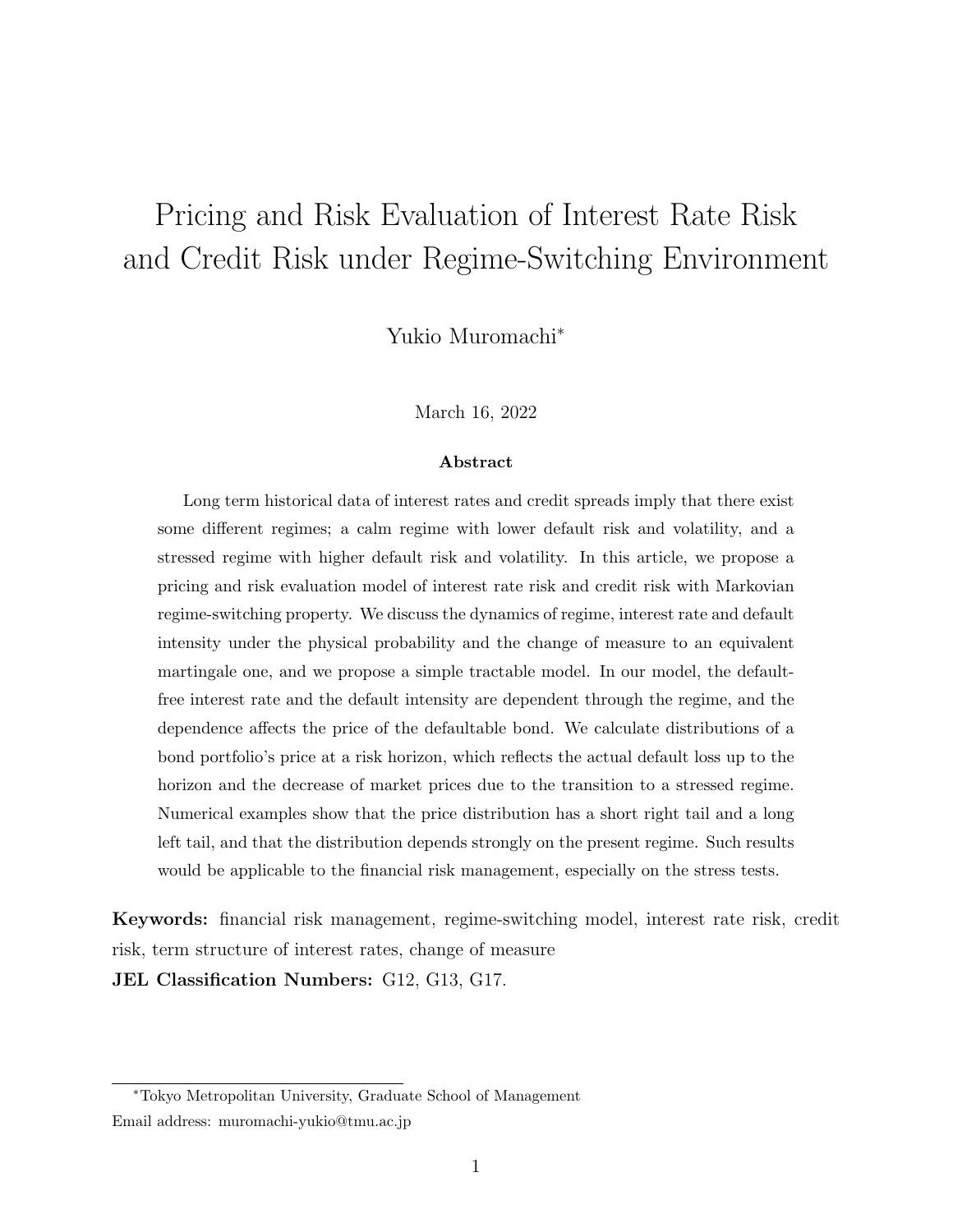### **1 Introduction**

In the 21st century some financial distresses have already happened, and one of them was the worldwide financial crisis. Many financial institutions, financial regulation agencies and central banks have discussed to control financial risks, and have been constructing concepts, tools and systems for risk management, financial regulations, and financial policies. For many financial institutions, especially for banks, management of the interest rate risk and the credit risk has been one of the most important challenges.

From the long term data of interest rates and credit spreads, some feels that there exist some different regimes; typically, a calm regime with lower default risk and volatility, and a stressed regime with higher credit risk and volatility. Since Hamilton [12] proposed a regimeswitching model and analyzed the economic cycles, such models have been used by many researchers, mainly for analyzing and modeling economic and financial data<sup>1</sup>. Restricted to the researches on interest rates, Inoue and Okimoto [14] used Markovian regime-switching models for analyzing monetary policy and private sector behavior in Japan. Dai et al. [4] used a discrete-time regime-switching Gaussian term structure model, while Wu and Zeng [20] applied a continuous-time affine term structure model with regime-dependent parameters. Elliott and Siu [7] considered a bond valuation as a derivative written on a Markovian regimeswitching instantaneous spot rate, and derived a Markov-modulated exponential-affine bond price formula. Their results have been applied to the term structures of interest rates, see Elliott and Nishide [6] and so on.

On credit risk analyses, Gourieroux et al. [10] derived a defaultable bond price in a discrete-time setting and analyzed sovereign yield curves, and Monfort and Renne [19] analyzed the credit spreads of U.S. bonds. Fischer and Stolper [9] analyzed the behavior of the credit spreads and their key determinants, and Chun et al. [3] proposed a regression model of credit spreads with endogenous regimes, and showed the model enhanced the explanatory power of the determinants. In a continuous-time setting, Hainaut and Le Courtois [11] proposed a default intensity model described by regime-switching L´evy process to evaluate the survival probability, and analyzed the CDS market. Li and Ma [18] discussed pricing options analytically, but their results are limited to the conditional price given a sample path of the regime.

Many research papers have already existed on the regime-switching models. However, we do not know papers in which such models are used for evaluating the financial risk

 $1<sup>1</sup>$ As an example of review papers, see Ang and Timmermann [1].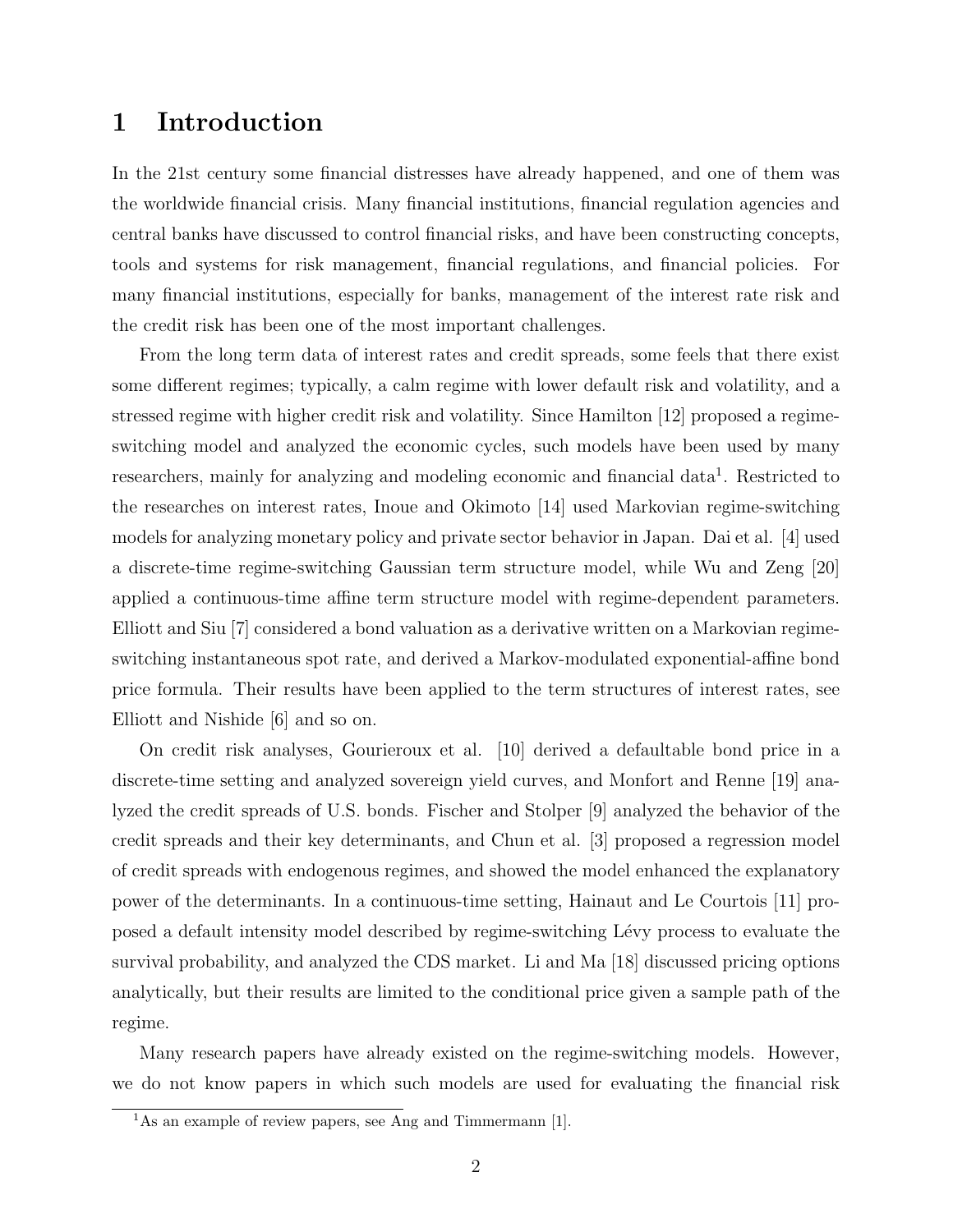quantitatively. If an extremely high-risk regime is included in the risk evaluation model, it might give us fresh views against the future risk. Moreover, if such a high-risk regime can be estimated from the observed data, another kind of forward-looking stress tests could be obtained statistically.

In this article, we propose a pricing and risk evaluation model of interest rate risk and credit risk with regime-switching property, under a continuous-time setting. For evaluating risk, we set a risk horizon which is a certain future time, and discuss the price at the horizon and the accumulated loss up to the horizon totally. For pricing, we use the no-arbitrage price not only at present but also at the risk horizon because the no-arbitrage price at the horizon can reflect the influence of the loss which could occur after the horizon, while the loss up to the horizon can be evaluated as a realized loss on a simulation path. In order to keep the consistency between pricing and risk evaluation, stochastic modelings are necessary not only under the physical measure but also under the pricing measure such as the risk-neutral measure. The physical measure part of the model is used for generating scenarios up to the risk horizon, while the pricing measure part is used for pricing at the risk horizon.

This article is organized as follows. In Section 2, we describe constructions of a pricing and risk evaluation model, and propose a simple model. Based on a Markovian regimeswitching model, the default-free spot rate and the default intensity processes are described under the physical measure, and the change of measure to the equivalent one is discussed, so that the processes under the pricing measure are derived explicitly. In Section 3, we show some numerical examples of the term structure of default-free and defaultable zero rates, and explain the effect of the existence of regimes. In Section 4, the price distributions of a bond portfolio are shown by the Monte Carlo simulation, and some implications are discussed. Section 5 concludes this article.

### **2 The Model**

In Section 2.1 and 2.2, constructions of a pricing and risk evaluation model with a regimeswitching property is discussed, while in Section 2.3, a simple tractable model is proposed. If pricing securities is the only one object, discussion in Section 2.1 is not necessary, however, since we would like to proceed the risk evaluation which is consistent with pricing, we begin to discuss from Section 2.1. See Kijima and Muromachi [16] for detail, in which constructions of a risk evaluation model consistent with pricing was discussed. One of their main discussions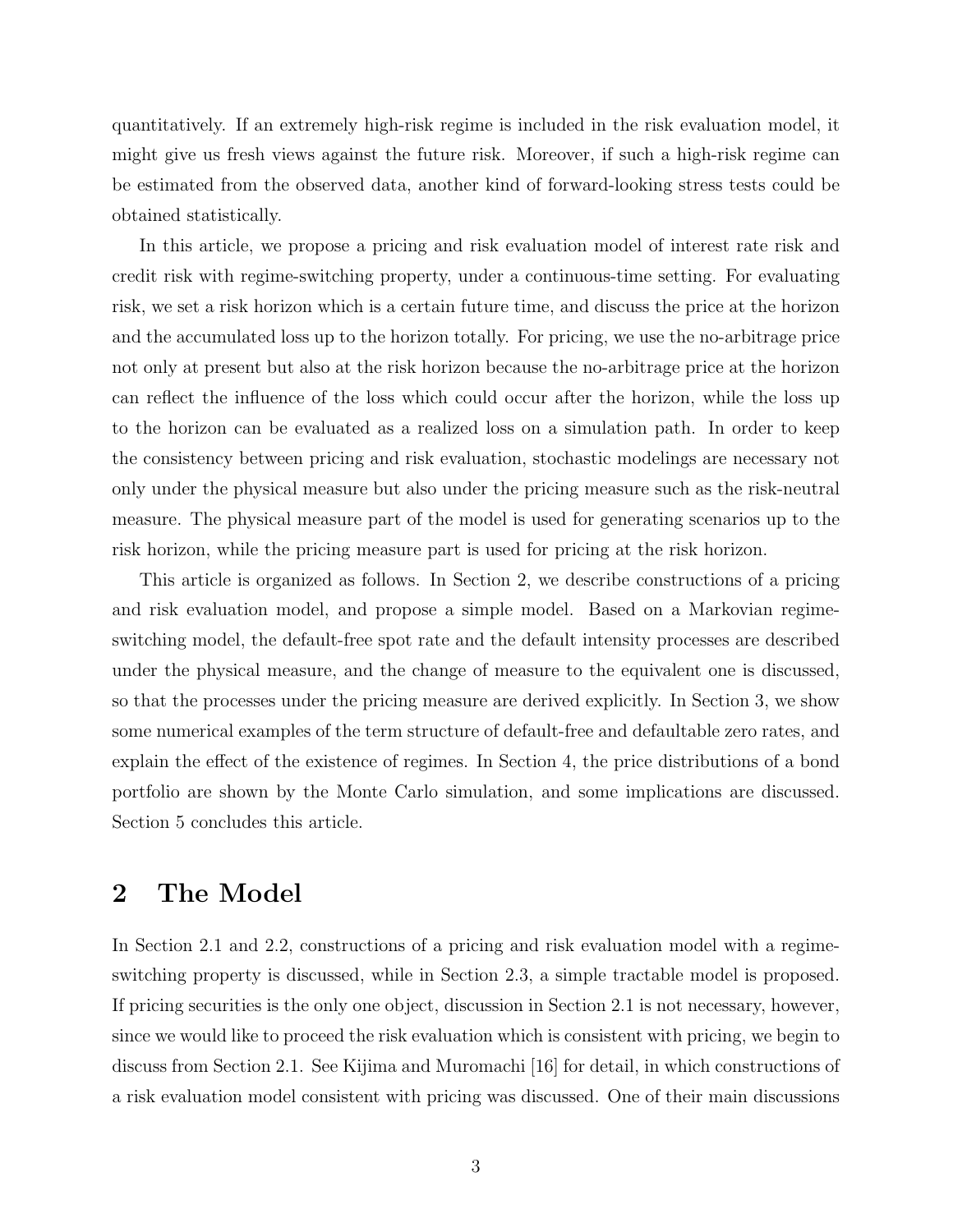is the reason why two probability measures, the physical measure and the pricing measure, must be needed. Throughout this article, we use a simple homogeneous model as a regimeswitching part.

#### **2.1 Stochastic processes under physical probability measure**

Consider a switching regime under a continuous-time and finite-state Markov chain model. Let  $t$  be time, and  $t = 0$  is present. We consider a financial market with a finite horizon *T*,  $0 < T < \infty$ , and define a filtered probability space  $(\Omega, \mathcal{F}, (\mathcal{F}_t)_{0 \le t \le T}, P)$  under which all stochastic processes can be described. All probability spaces appeared in this article satisfy the usual conditions.

There exist  $K, K \in \mathcal{N}$ , different states which are called regimes. Let  $\mathbf{X}(t) \in \{e_1, \dots, e_K\}$ be a *K*-dimensional vector and  $e_j$ ,  $j = 1, \dots, K$ , are *K*-dimensional unit vectors where the *i*-th component of  $e_j$  is the Kronecker's delta  $\delta_{ij}$ .  $\mathbf{X}(t)$  implies an economic state at time *t*, and is a Markov chain on  $(\Omega, \mathcal{F}, (\mathcal{F}_t)_{0 \le t \le T}, P)$ . Let  $\mathcal{Q} \in \mathcal{R}^K \times \mathcal{R}^K$  denote the infinitesimal generator matrix of  $\mathbf{X}(t)$ , and we assume that  $\mathcal{Q}$  is steady, so that we can express

$$
Q = (q_{ij})_{i,j=1,\cdots,K}, q_{ij} = \begin{cases} \lim_{\Delta t \to 0} \frac{P\{\mathbf{X}(t + \Delta t) = \mathbf{e}_j | \mathbf{X}(t) = \mathbf{e}_i\}}{\Delta t}, & j \neq i \\ -\sum_{k \neq i} q_{ik}, & j = i \end{cases}
$$
(2.1)

and

$$
\boldsymbol{X}(t) = \boldsymbol{X}(0) + \int_0^t \mathcal{Q}\boldsymbol{X}(s)ds + \boldsymbol{M}(t), \qquad t \ge 0 \tag{2.2}
$$

where the *K*-dimensional vector  $M(t)$  is a *P*-martingale. The transition probability matrix defined by

$$
\mathcal{P}(t) = (p_{ij}(t))_{i,j=1,\dots,K}, \ \ p_{ij}(t) = P\left\{ \mathbf{X}(s+t) = \mathbf{e}_j | \mathbf{X}(s) = \mathbf{e}_i \right\}, \ s, t \ge 0, \tag{2.3}
$$

is the solution of the following differential equation

$$
\frac{\mathrm{d}\mathcal{P}(t)}{\mathrm{d}t} = \mathcal{Q}\mathcal{P}(t), \qquad \mathcal{P}(0) = \mathcal{I}_K, \tag{2.4}
$$

where  $\mathcal{I}_K$  is the *K*-dimensional indentical matrix, and is given by

$$
\mathcal{P}(t) = \exp\left\{t\mathcal{Q}\right\} = \sum_{k=0}^{\infty} \frac{t^k \mathcal{Q}^k}{k!}.
$$
\n(2.5)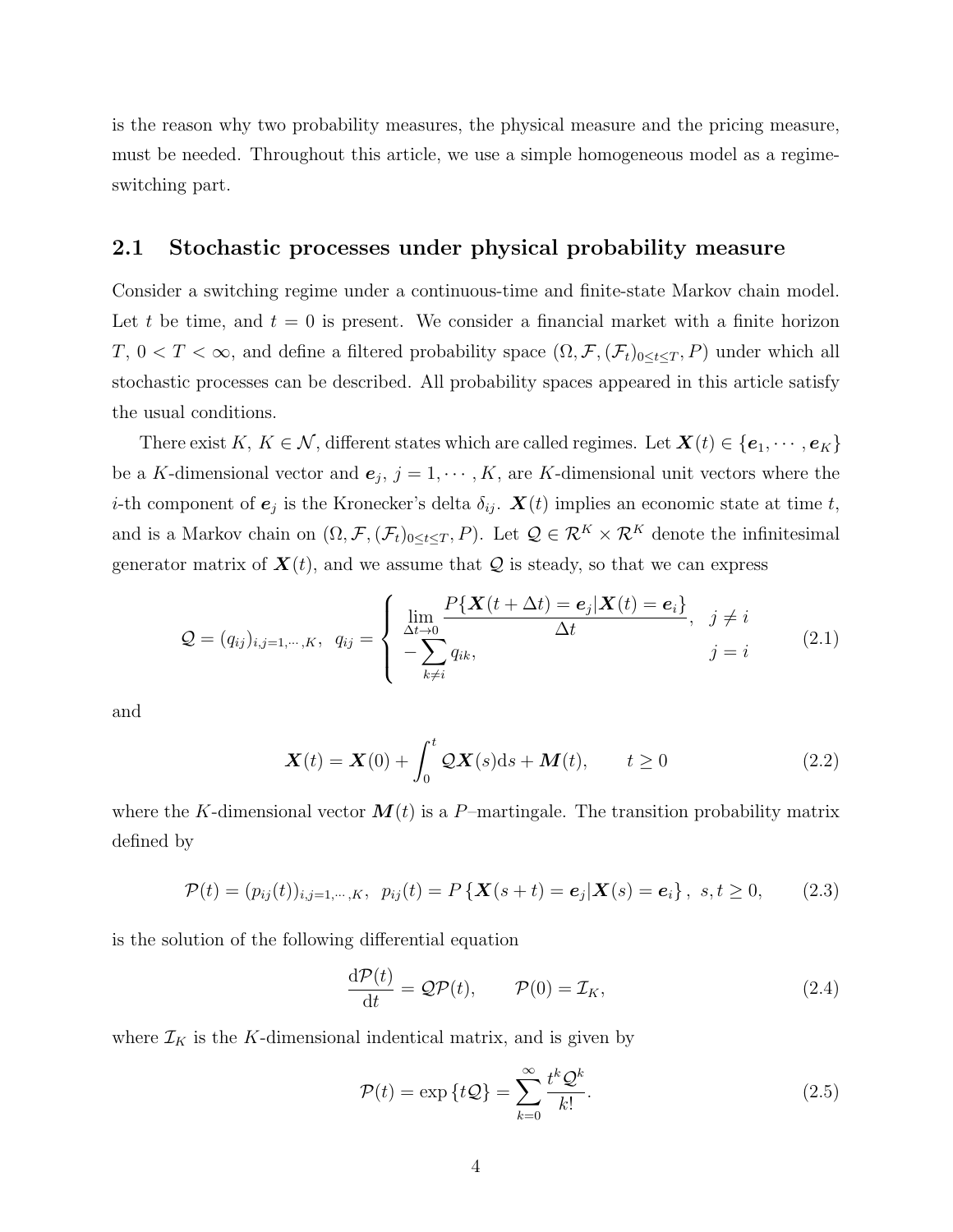The risk-free instantaneous spot rate at time *t*, denoted by *r*(*t*), follows the stochastic differential equation (hereafter, abbreviated by SDE)

$$
dr(t) = \mu_r(t, r(t), \mathbf{X}(t-))dt + \sigma_r(t, r(t), \mathbf{X}(t-))dz_r(t), \qquad t \ge 0,
$$
\n(2.6)

where  $z_r(t)$  is the standard Brownian motion under *P*. Consider a risky security subject to its credit risk. Let  $\tau > 0$  be the default time of the issuer of the security or the counterparty of a contract of the security. Define  $H(t) = 1_{\{\tau \leq t\}}$  as its default process where  $1_A$  is the indicator function<sup>2</sup>, and the default intensity at time  $t$ , denoted by  $h(t)$ , follows the SDE

$$
dh(t) = \mu_h(t, h(t), \mathbf{X}(t-))dt + \sigma_h(t, h(t), \mathbf{X}(t-))dz_h(t), \qquad t \ge 0,
$$
\n(2.7)

where  $z_h(t)$  is a standard Brownian motion under *P* and  $dz_r(t)dz_h(t) = \rho(t)dt$ .

The filtrations in this article are as follows; for any arbitrary time  $t, 0 \leq t \leq T$ , the filtration generated by the default process is defined by  $\mathcal{H}_t = \sigma(H(s) : 0 \le s \le t)$  and  $\mathcal{H} = (\mathcal{H}_t)_{0 \le t \le T}$ , while the filtration generated by  $X(t)$  is defined by  $\mathcal{F}_t^X = \sigma(\mathbf{X}(s): 0 \le t \le T$  $s \leq t$  and  $\mathcal{F}^X = (\mathcal{F}^X_t)_{0 \leq t \leq T}$ . Similarly, the filtrations generated by  $r(t)$  and  $h(t)$  are  $\mathcal{F}_t^r = \sigma(r(s) : 0 \le s \le t)$ ,  $\mathcal{F}^r = (\mathcal{F}_t^r)_{0 \le t \le T}$  and  $\mathcal{F}_t^h = \sigma(h(s) : 0 \le s \le t)$ ,  $\mathcal{F}^h = (\mathcal{F}_t^h)_{0 \le t \le T}$ , respectively. The complete filtration of this system is defined by  $\mathcal{F} = \mathcal{F}^X \vee \mathcal{F}^r \vee \mathcal{F}^h \vee \mathcal{H}$ , that is,  $\mathcal{F}_t = \mathcal{F}_t^X \vee \mathcal{F}_t^r \vee \mathcal{F}_t^h \vee \mathcal{H}_t$  is satisfied for any arbitrary  $t, 0 \le t \le T$ . Additionally, we use a useful filtration  $\mathcal{G}_t = \mathcal{F}_T^X \vee \mathcal{F}_t^r \vee \mathcal{F}_t^h \vee \mathcal{H}_t$ ,  $0 \le t \le T$ .

#### **2.2 Stochastic processes under risk-neutral probability measure**

Consider a probability measure  $P<sup>X</sup>$  equivalent to  $P$ . Assume that the infinitesimal generator matrix of  $\mathbf{X}(t)$  under  $P^X$ , denoted by  $\mathcal{Q}^X = (q_{ij}^X)_{i,j=1,\dots,K}$ , is given by

$$
q_{ij}^X = (1 + \kappa_{ij})q_{ij}, \qquad i \neq j, \quad i, j = 1, \cdots, K
$$
 (2.8)

where  $\kappa_{ij}$  > −1 are constant. Then, the change of probability measure from *P* to  $P^X$  is written by

$$
\left. \frac{\mathrm{d}P^X}{\mathrm{d}P} \right|_{\mathcal{F}_T^X} = \eta^X(T),\tag{2.9}
$$

 $^{2}1_{A} = 1$  when the event *A* is true, otherwise  $1_{A} = 0$ .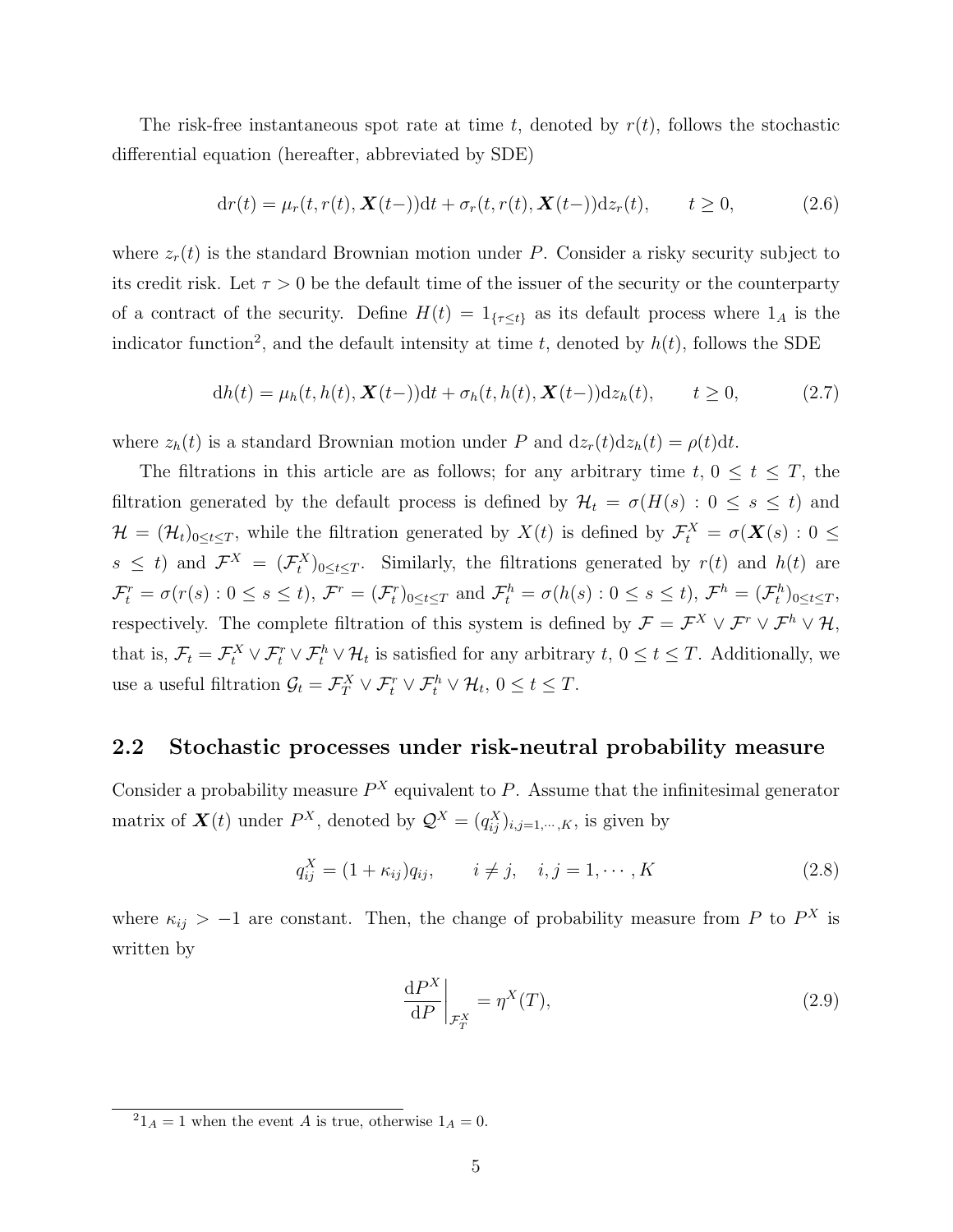where the Radon-Nykodym derivative  $\eta^X(T)$  is defined by

$$
\eta^X(t) = \exp\left\{-\int_0^t \sum_{k,\ell=1}^K \kappa_{k\ell} q_{k\ell} H^k(u) \mathrm{d}u\right\} \prod_{0 < u \le t} \left(1 + \sum_{k,\ell=1}^K \kappa_{k\ell} \Delta H^{k\ell}(u)\right) \tag{2.10}
$$

$$
H^{i}(t) = 1_{\{\mathbf{X}(t) = \mathbf{e}_{i}\}}, \qquad i = 1, \cdots, K,
$$
\n(2.11)

$$
H^{ij}(t) = \sum_{0 < u \le t} H^i(u - H^j(u)), \qquad i \ne j, \quad i, j = 1, \cdots, K,\tag{2.12}
$$

and  $\Delta H^{ij}(u) = H^{ij}(u) - H^{ij}(u-)$ . Let  $\mathcal{P}^X(t)$  be the transition probability matrix under  $P^X$ . Then, the similar equations such as (2.2), (2.4) and (2.5) are obtained only if  $(Q, \mathcal{P}(t), \mathbf{M}(t))$ are replaced with  $(Q^X, \mathcal{P}^X(t), \mathbf{M}^X(t))$  where  $\mathbf{M}^X(t)$  is a  $\mathcal{P}^X$ -martingale.

We follow a standard discussion in the credit risk model<sup>3</sup>. Let  $\beta(t)$  be a  $\mathcal{F}_t$ -adapted process and  $\kappa_h(t) > -1$  be a  $\mathcal{F}_t$ -predictable process, and define

$$
\rho_h(t) = \int_0^t \left(\beta_h(s) \mathrm{d}z_h(s) + \kappa_h(s) \mathrm{d}M_h(s)\right) \tag{2.13}
$$

and a new probability measure  $P^c$  equivalent to  $P^X$  by

$$
\left. \frac{\mathrm{d}P^c}{\mathrm{d}P^X} \right|_{\mathcal{G}_T} = \rho_h(T). \tag{2.14}
$$

Then, the process

$$
z_h^c(t) = z_h(t) - \int_0^t \beta_h(s) \, \mathrm{d}s \tag{2.15}
$$

becomes a standard Brownian motion under *P c* , and the process

$$
hc(t) = (1 + \kappah(t))h(t)
$$
\n(2.16)

is regarded as a default intensity under  $P^c$ , because the process

$$
M_h^c(t) = H(t) - \int_0^{t \wedge \tau} h^c(s) \, \mathrm{d}s \tag{2.17}
$$

becomes a  $(\mathcal{F}, P^c)$ -martingale, which corresponds to the fact that the process

$$
M_h(t) = H(t) - \int_0^{t \wedge \tau} h(s) \, \mathrm{d}s,\tag{2.18}
$$

is a  $(\mathcal{F}, P^X)$ -martingale.

<sup>&</sup>lt;sup>3</sup>See Kusuoka [17], Bielecki and Rutkovski [2], and so on.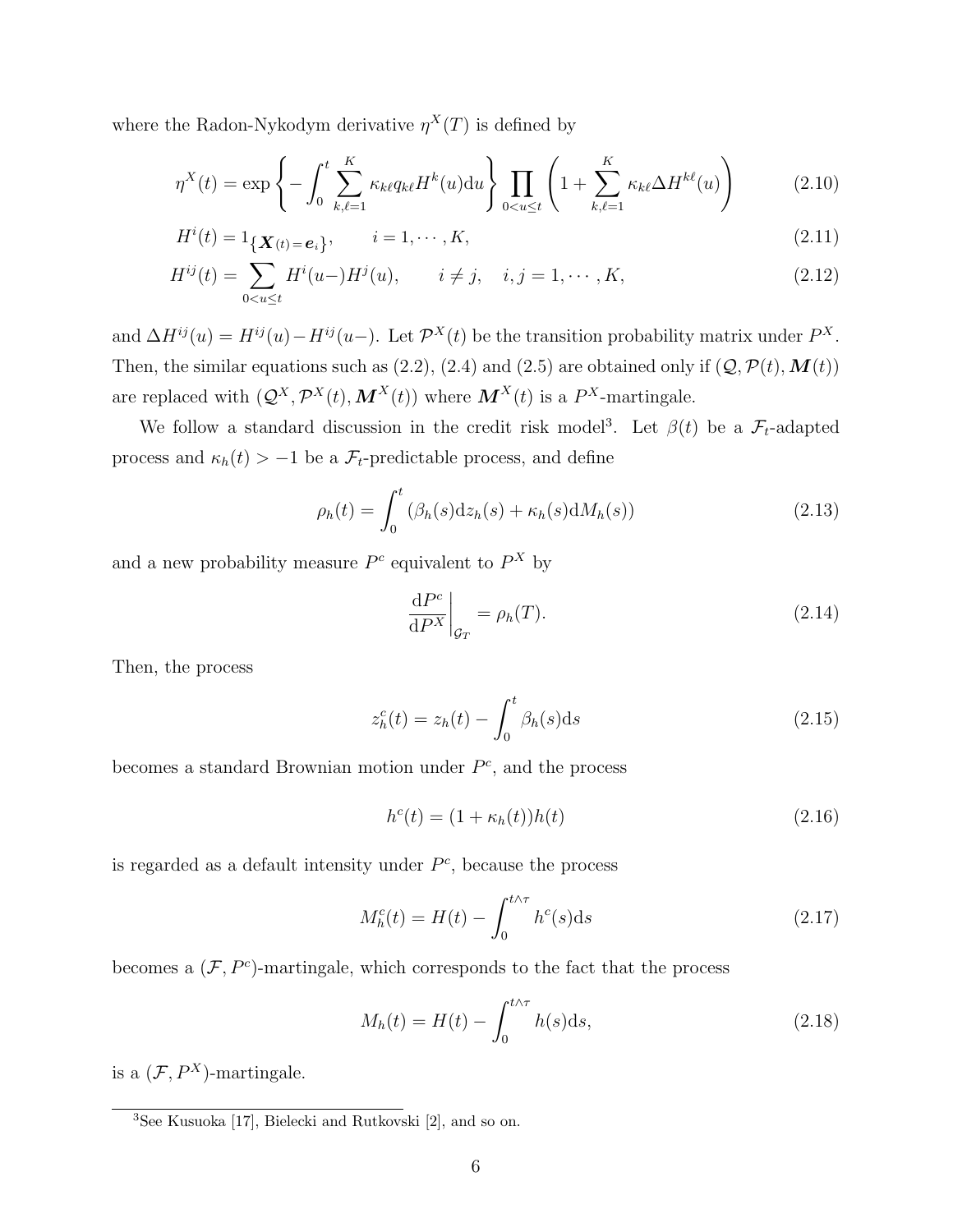The following discussion is according to Elliott et al.[8]. Assuming that the time *t* price of a risky asset, denoted by *S*(*t*), follows

$$
dS(t) = \mu(t, S(t), \mathbf{X}(t))S(t)dt + \sigma(t, S(t), \mathbf{X}(t))S(t)dz_S^c(t), \qquad t \ge 0
$$
\n(2.19)

where  $z_S^c(t)$  is a standard Brownian motion under  $P^c$ . Define the Radon-Nikodym derivative from  $P^c$  to its equivalent probability measure  $P^{\eta}$  by <sup>4</sup>

$$
\left. \frac{\mathrm{d}P^{\eta}}{\mathrm{d}P^c} \right|_{\mathcal{G}_T} = \exp \left\{ \int_0^T \eta(s) \mathrm{d}z_S^c(s) - \frac{1}{2} \int_0^T \left( \eta(s) \right)^2 \mathrm{d}s \right\} \tag{2.20}
$$

where

$$
\eta(t) = \frac{r(t) - \mu(t, S(t), \mathbf{X}(t))}{\sigma(t, S(t), \mathbf{X}(t))},\tag{2.21}
$$

then, thanks to Girsanov's theorem, the process

$$
z^{\eta}(t) = z_S^c(t) - \int_0^t \eta(u) \mathrm{d}u \tag{2.22}
$$

becomes a standard Brownian motion under  $P^{\eta}$ , and the relative price of  $S(t)$  with respect to the bank account  $B(t) = \exp\left\{\int_0^t r(u) \mathrm{d}u\right\}$  becomes a  $(\mathcal{G}, P^{\eta})$ -local martingale. Assuming that the relative price is a  $(G, P<sup>η</sup>)$ -martingale, the price of a European derivarive given  $G<sub>T</sub>$ is given by

$$
V(t|\mathcal{G}_t) = E^{P^{\eta}} \left[ \exp \left\{ - \int_t^M r(u) \mathrm{d}u \right\} G(S(M)) \middle| \mathcal{G}_t \right], \tag{2.23}
$$

where  $G(\cdot)$  is the payoff function of the derivative at its maturity  $M, t \leq M \leq T$ , and  $E^{P^{\eta}}[\cdot] \cdot$ is the conditional expectation operator under  $P<sup>\eta</sup>$ . From the chain rule of the conditional expectation, given  $\{\tau > t\}$ , the price  $V(t)$  is given by

$$
V(t) = E^{P^{\eta}} \left[ V(t|\mathcal{G}_t) | \mathcal{F}_t \right] = E^{P^{\eta}} \left[ \exp \left\{ - \int_t^M r(u) \mathrm{d}u \right\} G(S(M)) \middle| \mathcal{F}_t \right]. \tag{2.24}
$$

Hereafter, we call  $P^{\eta}$  the risk-neutral probability measure, and denote it  $\tilde{P}$ , and a standard Brownian motion under  $\widetilde{P}$  is denoted by  $\widetilde{z}$ . Similarly,  $h^c(t)$ ,  $\mathcal{Q}^X$ ,  $\mathcal{P}^X(t)$  and  $\mathbf{M}^X(t)$  are denoted by  $\widetilde{h}(t)$ ,  $\widetilde{Q}$ ,  $\widetilde{\mathcal{P}}(t)$  and  $\widetilde{\mathbf{M}}(t)$ , respectively.

Generally speaking, a regime-switching model derives an incomplete market so that many risk-neutral measures might exist, and  $P<sup>\eta</sup>$  is one of them. However, according to Elliott et

<sup>&</sup>lt;sup>4</sup>This change of measure is called the risk-neutral regime-switching Esscher transform.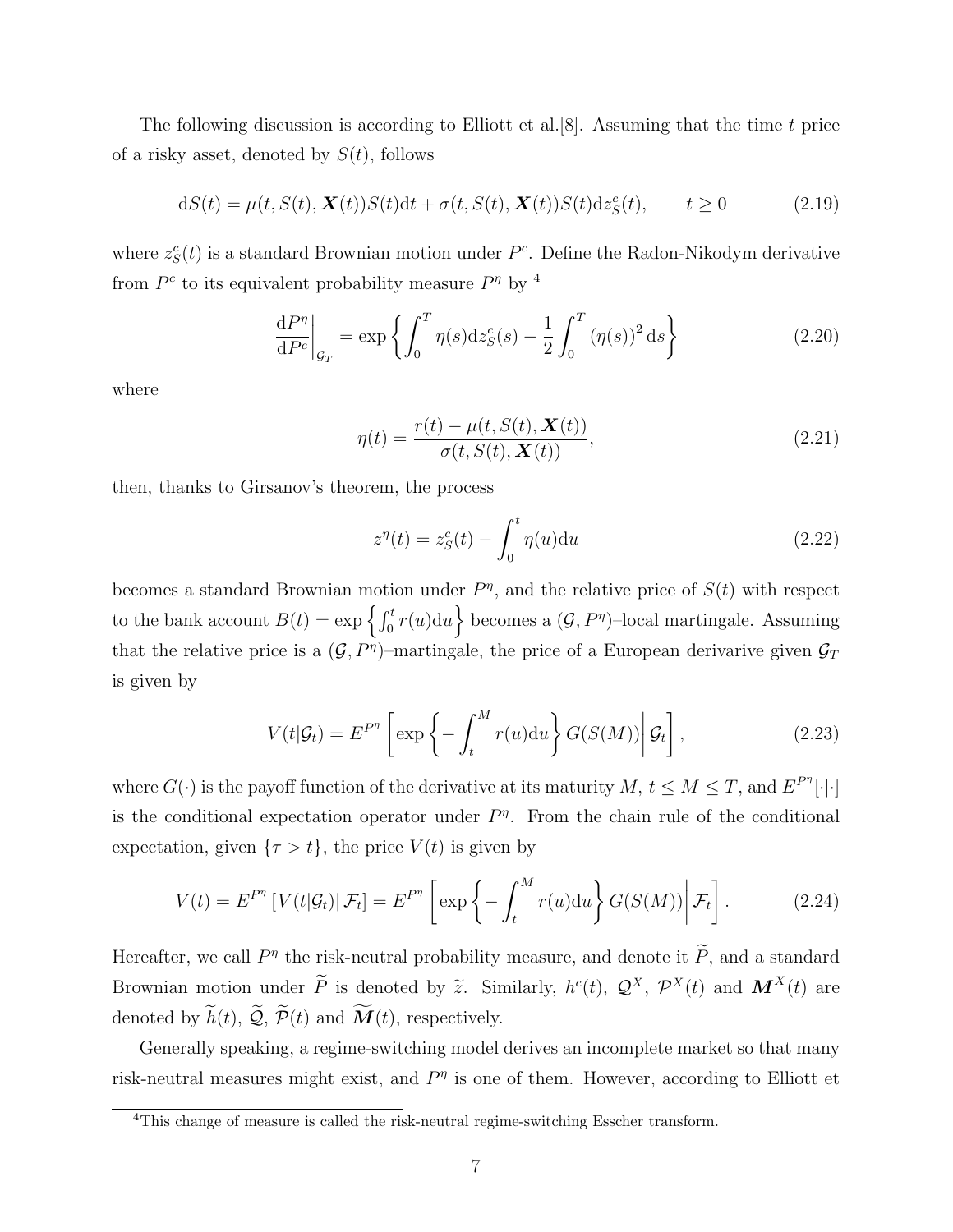al. [5], since the measure  $P^{\eta}$  is the minimum entropy martingale measure of P, the price given by (2.24) might be a reasonable one.

Let  $\mathcal{F}_t$ -predictable process  $\lambda_r(t)$  be the market price of risk for  $z_r(t)$ , then the stochastic processes describing the market under  $\widetilde{P}$  are as follows:

$$
dr(t) = \widetilde{\mu}_r(t, r(t), \mathbf{X}(t-))dt + \sigma_r(t, r(t), \mathbf{X}(t-))d\widetilde{z}_r(t),
$$
 (2.25)

$$
dh(t) = \widetilde{\mu}_h(t, h(t), \mathbf{X}(t-))dt + \sigma_h(t, h(t), \mathbf{X}(t-))d\widetilde{z}_h(t)
$$
 (2.26)

$$
\widetilde{h}(t) = (1 + \kappa_h(t, \mathbf{X}(t-)))h(t)
$$
\n(2.27)

$$
\widetilde{\mu}_r(t,r(t),\mathbf{X}(t-)) = \mu_r(t,r(t),\mathbf{X}(t-)) - \lambda_r(t)\sigma_r(t,r(t),\mathbf{X}(t-))
$$
\n(2.28)

$$
\widetilde{\mu}_h(t, h(t), \mathbf{X}(t-)) = \mu_h(t, h(t), \mathbf{X}(t-)) + \beta(t)\sigma_h(t, h(t), \mathbf{X}(t-)).
$$
\n(2.29)

Consider a default-free discount bond with maturity  $M, t \leq M \leq T$ . From (2.24), its price at time *t* is given by

$$
v(t, M, r, \mathbf{X}) = \widetilde{E}\left[\exp\left\{-\int_t^M r(u) \mathrm{d}u\right\}\middle| r(t) = r, \mathbf{X}(t) = \mathbf{X}\right].\tag{2.30}
$$

Next, consider a defaultable discount bond with maturity *M*, and let  $\tau > 0$  its default time. Suppose the holder of the bond receives \$1 at *M* if the bond survives at *M*, while he/she receives  $\delta$ ,  $0 \le \delta < 1$ , at *M* if default occurs up to *M*. From (2.24), given  $\{\tau > t\}$ , the price of the bond is given by

$$
D(t, M, r, \tilde{h}, \mathbf{X})
$$
  
=  $\tilde{E}\left[\exp\left\{-\int_{t}^{M} r(u) \mathrm{d}u\right\} \{1_{\{\tau>M\}} + \delta 1_{\{\tau \le M\}}\} \middle| r(t) = r, \tilde{h}(t) = \tilde{h}, \mathbf{X}(t) = \mathbf{X}\right]$   
=  $\delta v(t, M, r, \mathbf{X}) + (1 - \delta)p(t, M, r, \tilde{h}, \mathbf{X}),$  (2.31)

$$
p(t, M, r, \tilde{h}, \mathbf{X})
$$
  
=  $\widetilde{E}\left[\exp\left\{-\int_t^M (r(u) + \widetilde{h}(u))du\right\}\middle| r(t) = r, \widetilde{h}(t) = \widetilde{h}, \mathbf{X}(t) = \mathbf{X}\right].$  (2.32)

We call  $p(t, M, r, \tilde{h}, \mathbf{X})$  the price of a "survival discount bond", whose payoff is \$1 if and only if the bond survives at *M*.

### **2.3 A simple model**

Here, we propose a simple tractable model. Under the physical measure  $P$ ,  $r(t)$  follows

$$
dr(t) = a(\langle \mathbf{m}, \mathbf{X}(t) \rangle - r(t)) dt + \langle \mathbf{\sigma}, \mathbf{X}(t) \rangle dz_r(t), \qquad t \ge 0,
$$
\n(2.33)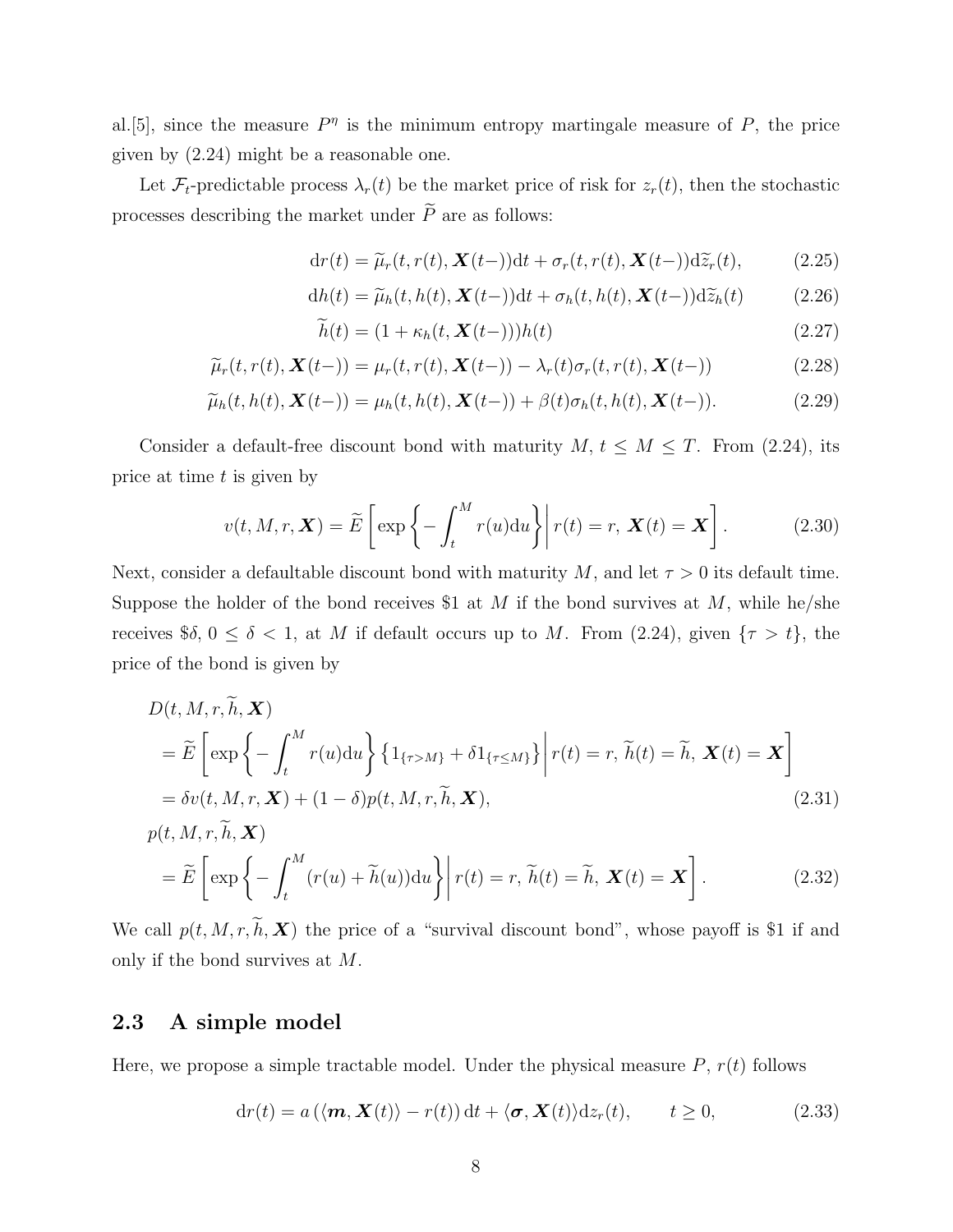where  $\mathbf{m} = (m_1, \dots, m_K)^\top$  and  $\mathbf{\sigma} = (\sigma_1, \dots, \sigma_K)^\top$  are *K*-dimensional constant vectors, *a* and  $\sigma_k$ ,  $k = 1, \dots, K$  are positive constants,  $\langle A, B \rangle$  is the inner product of vectors *A* and *B*, and  $z_r(t)$  is a standard Brownian motion under *P*. Similarly,  $h(t)$  follows

$$
dh(t) = a_h \left( \langle \mathbf{m}_h, \mathbf{X}(t) \rangle - h(t) \right) dt + \langle \mathbf{\sigma}_h, \mathbf{X}(t) \rangle dz_h(t), \qquad t \ge 0,
$$
 (2.34)

where  $\mathbf{m}_h = (m_{h,1}, \dots, m_{h,K})^\top$  and  $\mathbf{\sigma}_h = (\sigma_{h,1}, \dots, \sigma_{h,K})^\top$  are K-dimensional constant vectors,  $a_h$  and  $\sigma_{h,k}$ ,  $k = 1, \dots, K$ , are positive constants,  $z_h(t)$  is a standard Brownian motion under *P* and  $dz_r(t)dz_h(t) = \rho(t)dt^{-5}$ . For simplicity, we assume that  $\mathbf{X}(t)$  is independent of  $(z_r(t), z_h(t))$ . As you see, we select the Vasicek model because model parameters can be calibrated easily by using the existing statistical tools such as Matlab<sup>6</sup>.

In order to simplify the mode, we use the following assumption.

**Assumption 2.1.** The market price of risk  $\lambda_r(t)$  against  $z_r(t)$  is written by

$$
\lambda_r(t) = \langle \mathbf{L}_r, \mathbf{X}(t) \rangle + \psi_r(t) \tag{2.35}
$$

where  $\mathbf{L}_r = (\lambda_{r,1}, \cdots, \lambda_{r,K})^\top$  is a K-dimensional constant vector and  $\psi_r(t)$  is a deterministic function of time *t*.

From (2.25), (2.28), (2.33) and Assumption 2.1, we have

$$
dr(t) = (\langle \phi(t), \mathbf{X}(t) \rangle - ar(t)) dt + \langle \boldsymbol{\sigma}, \mathbf{X}(t) \rangle d\tilde{z}_r(t),
$$
\n(2.36)

where the deterministic function vector  $\boldsymbol{\phi}(t) = (\phi_1(t), \cdots \phi_K(t))^{\top}$  is given by

$$
\boldsymbol{\phi}(t) = a\boldsymbol{m} - \boldsymbol{\sigma} \otimes \boldsymbol{L}_r - \boldsymbol{\sigma} \psi_r(t), \qquad (2.37)
$$

and *A⊗B* is the Hadamard product of *K*-dimensional vectors *A* and *B*. Then, the discount bond price  $v(t, M, r, \mathbf{X})$  is given by

$$
v(t, M, r, \mathbf{X}) = \exp\left\{ \langle \mathbf{A}(t, M), \mathbf{X} \rangle - B(t, M)r \right\},\tag{2.38}
$$

where

$$
B(t, M) = \frac{1 - e^{-a(M - t)}}{a},
$$
\n(2.39)

<sup>&</sup>lt;sup>5</sup>The extension of  $(a, a_h)$  to the deterministic functions of time *t* is obvious, not essential.

<sup>&</sup>lt;sup>6</sup>In Hatakeyama [13], a slightly modified program based on Matlab was used, which released our labor much.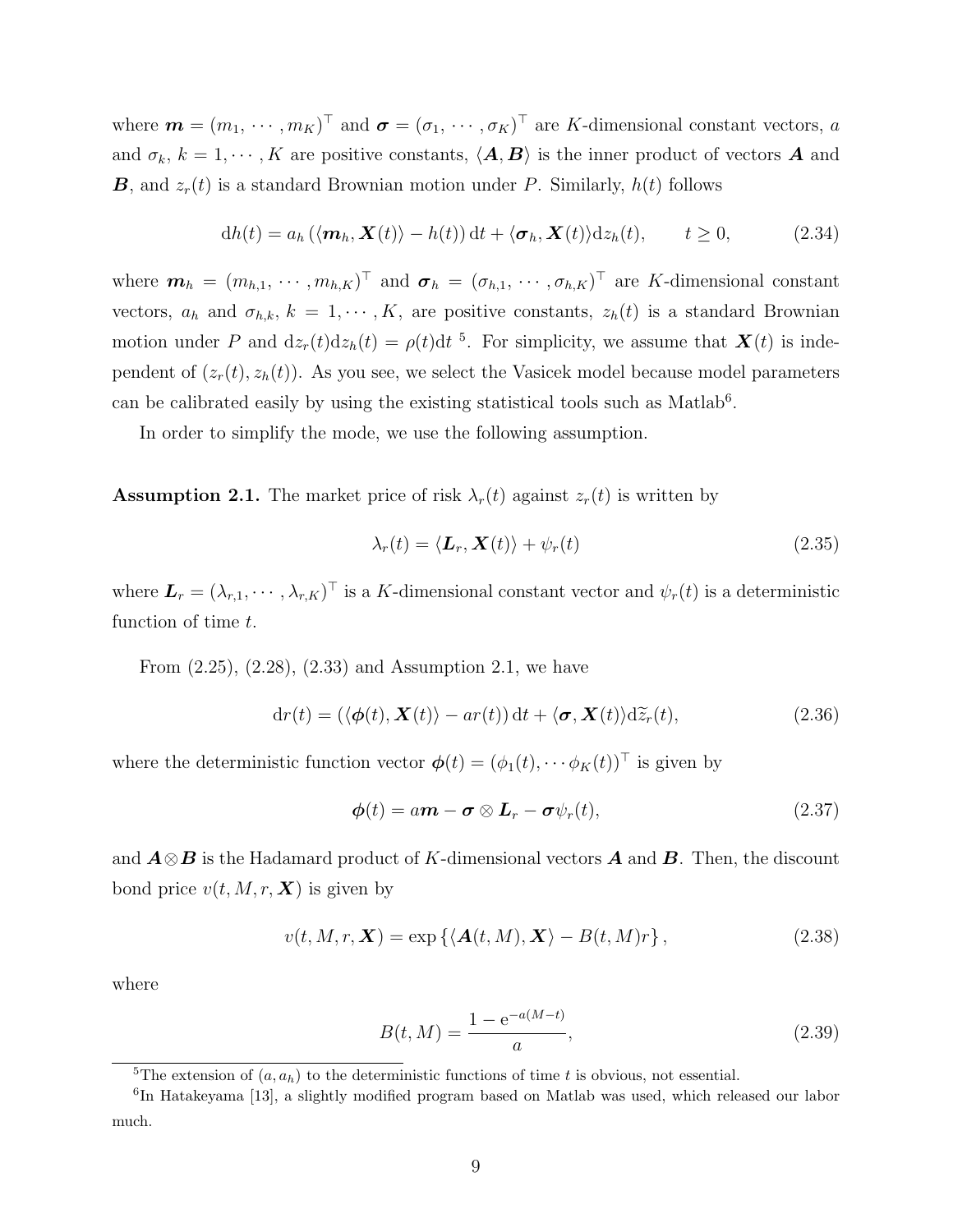and  $\bar{A}(t, M) = (\bar{A}_1(t, M), \cdots, \bar{A}_K(t, M))^{\top}$ ,  $\bar{A}_i(t, M) = \exp\{A(t, M, e_i)\}, i = 1, \cdots, K$ , is the solution of the following ordinary differential equations (hereafter, abbreviated by ODEs, and these are Kolmogorov's backward equations)

$$
\frac{d\bar{A}_i(t,M)}{dt} + \left\{ \frac{1}{2}\sigma_i^2 B^2(t,M) - \phi_i(t)B(t,M) \right\} \bar{A}_i(t,M) + \sum_{j=1}^K \tilde{q}_{ij} \bar{A}_j(t,M) = 0, \qquad (2.40)
$$

with the terminal conditions  $\bar{A}_i(M, M) = 1, i = 1, \dots, K$ . A numerical solution of (2.40) is obtained easily, for example, by using the Runge-Kutta method. The zero rate (Yield To Maturity of the discount bond) at time *t* is given by

$$
R(t, M, r(t), \mathbf{X}(t)) = -\frac{\log v(t, M, r(t), \mathbf{X}(t))}{M - t}, \qquad 0 \le t < M. \tag{2.41}
$$

In order to treat the default intensity process similarly above, and in order to make the calibration tractable, we introduce the following assumption.

**Assumption 2.2.** The stochastic process  $\beta(t)$  is written as

$$
\beta(t) = \langle \mathbf{L}_h, \mathbf{X}(t) \rangle + \psi_h(t) \tag{2.42}
$$

where  $\mathbf{L}_h = (\lambda_{h,1}, \cdots, \lambda_{h,K})^\top$  is a K-dimensional constant vector and  $\psi_h(t)$  is a deterministic function of time *t*. And, define

$$
\ell(t) = \langle \ell(t), \mathbf{X}(t) \rangle, \qquad \ell(t) = (\ell_1(t), \cdots, \ell_K(t))^{\top}
$$
\n(2.43)

where  $\ell_j(t) = \kappa_{h,j}(t)h(t)$ ,  $j = 1, \dots, K$ , are differentiable deterministic functions<sup>7</sup> of time *t*.

From (2.26), (2.27), (2.29), (2.34) and Assumption 2.2, we have

$$
dh(t) = (\langle \boldsymbol{\phi}_h(t), \boldsymbol{X}(t) \rangle - a_h h(t)) dt + \langle \boldsymbol{\sigma}_h, \boldsymbol{X}(t) \rangle d\widetilde{z}_h(t)
$$
\n(2.44)

$$
\boldsymbol{\phi}_h(t) = a_h \boldsymbol{m}_h + \boldsymbol{\sigma}_h \otimes \boldsymbol{L}_h + \boldsymbol{\sigma}_h \psi_h(t), \qquad (2.45)
$$

$$
\widetilde{h}(t) = h(t) + \langle \ell(t), \mathbf{X}(t) \rangle. \tag{2.46}
$$

Now, consider a survival discount bond with the maturity *M*. From (2.32), the time *t* price of the bond is written by

$$
p(t, M, r, \tilde{h}, \mathbf{X})
$$
  
=  $\widetilde{E}\left[\exp\left\{-\int_t^M (r(u) + \widetilde{h}(u))du\right\}\middle| r(t) = r, \widetilde{h}(t) = \widetilde{h}, \mathbf{X}(t) = \mathbf{X}\right],$  (2.47)

<sup>&</sup>lt;sup>7</sup>This seems impossible because  $h(t)$  cannot be differentiable, however, it is very useful for calibration.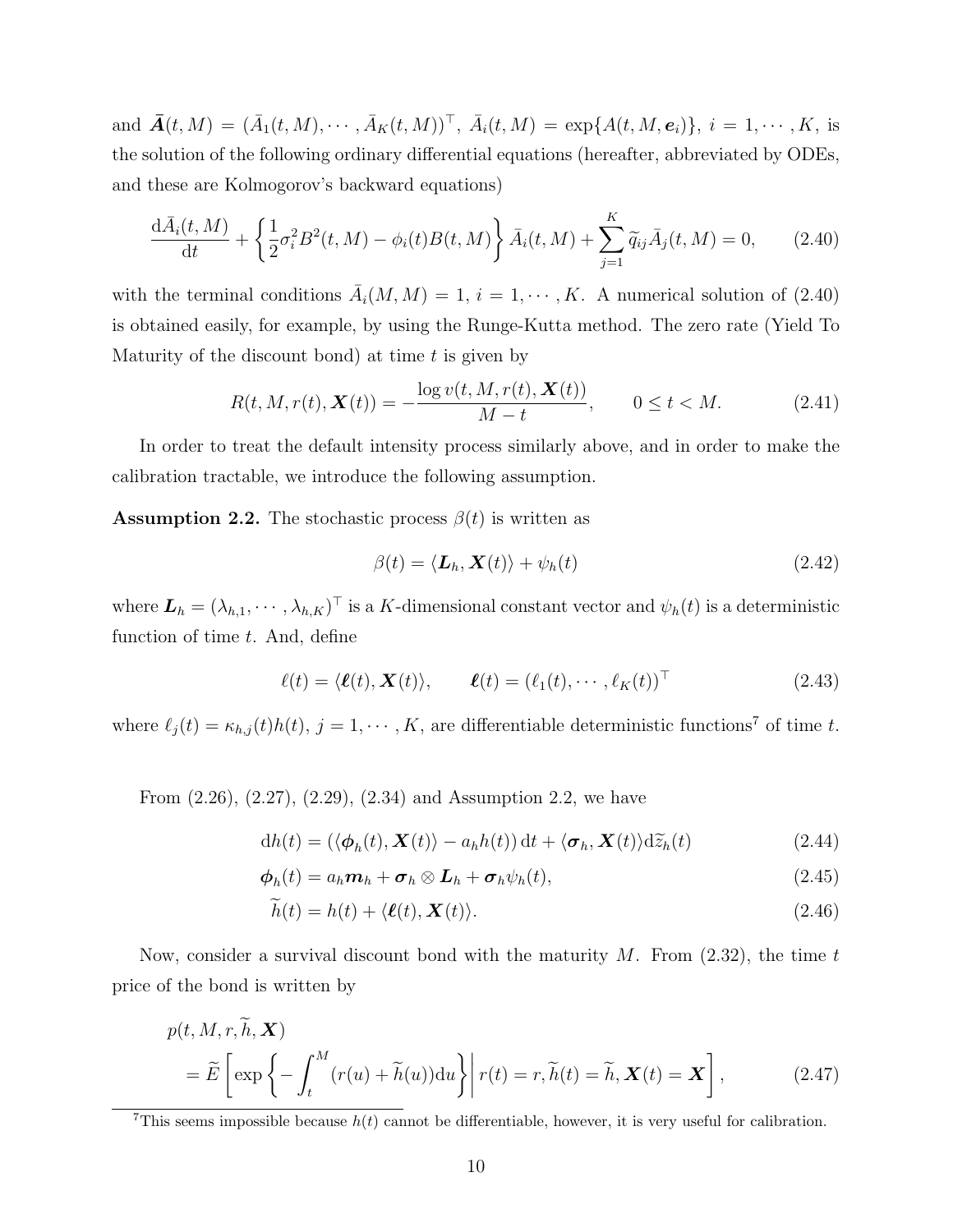and from the results in Appendix A, it is given by

$$
p(t, M, r, \widetilde{h}, \mathbf{X}) = \exp\left\{ \langle \mathbf{A}(t, M), \mathbf{X} \rangle - B(t, M)r - B_h(t, M)\widetilde{h} \right\},\tag{2.48}
$$

where

$$
B_h(t, M) = \frac{1 - e^{-a_h(M - t)}}{a_h},
$$
\n(2.49)

and  $\bar{A}(t, M) = (A_1(t, M), \cdots, A_K(t, M))^T$ ,  $\bar{A}_i(t, M) = \exp\{A_i(t, M, e_i)\}, i = 1, \cdots, K$ , is the solution of the following ODE system:

$$
\frac{\mathrm{d}\bar{A}_i(t,M)}{\mathrm{d}t} + \left\{ \frac{\sigma_i^2}{2} B^2(t,M) + \frac{\sigma_{h,i}^2}{2} B_h^2(t,M) - \phi_i(t) B(t,M) \right\}
$$
\n
$$
-a_h m_{h,i}''(t) B_h(t,M) + \rho(t) \sigma_i \sigma_{h,i} B(t,M) B_h(t,M) \right\} \bar{A}_i(t,M)
$$
\n
$$
+ \sum_{j=1}^K \widetilde{q}_{ij} \bar{A}_j(t,M) = 0. \tag{2.50}
$$

where

$$
m_{h,i}''(t) = m_{h,i} + \ell_i(t) + \frac{1}{a_h} \left( \frac{\mathrm{d}\ell_i(t)}{\mathrm{d}t} + \sigma_{h,i} \lambda_{h,i} + \sigma_{h,i} \psi_h(t) + \sum_{j=1}^K \widetilde{q}_{ij} \ell_j(t) \right) \tag{2.51}
$$

with the terminal condition  $\overline{A}_i(M, M) = 1, i = 1, \dots, K$ . Since our valuation method considers the regime-dependence of  $r(t)$  and  $h(t)$  directly, it is different from Li and Ma's result [18].

When  $h(t) = 0$  for  $0 \le t \le T$ , which implies that the bond is default-free, (2.50) reduces to (2.40). In contrast, consider a discount bond with the payoff  $1_{\{\tau>M\}} \exp\left\{\int_t^M r(u) \mathrm{d}u\right\}$  at *M*, then, its time *t* price is written as <sup>8</sup>

$$
\bar{v}(t, M, \widetilde{h}, \mathbf{X}) = \widetilde{E}\left[\exp\left\{-\int_t^M \widetilde{h}(u) \mathrm{d}u\right\}\middle|\widetilde{h}(t) = \widetilde{h}, \mathbf{X}(t) = \mathbf{X}\right],\tag{2.52}
$$

and is given by

$$
\bar{v}(t, M, \widetilde{h}, \mathbf{X}) = \exp \left\{ \langle \mathbf{A}(t, M), \mathbf{X} \rangle - B_h(t, M) \widetilde{h} \right\}
$$
(2.53)

where  $\overline{A}(t, M)$  is the solution of the following ODE system: for  $i = 1, \dots, K$ ,

$$
\frac{d\bar{A}_i(t,M)}{dt} + \left\{ \frac{\sigma_{h,i}^2}{2} B_h^2(t,M) - a_h m_{h,i}'(t) B_h(t,M) \right\} \bar{A}_i(t,M) + \sum_{j=1}^K \widetilde{q}_{ij} \bar{A}_j(t,M) = 0. \tag{2.54}
$$

<sup>&</sup>lt;sup>8</sup>The price does not depend on the short rate  $r(t)$ .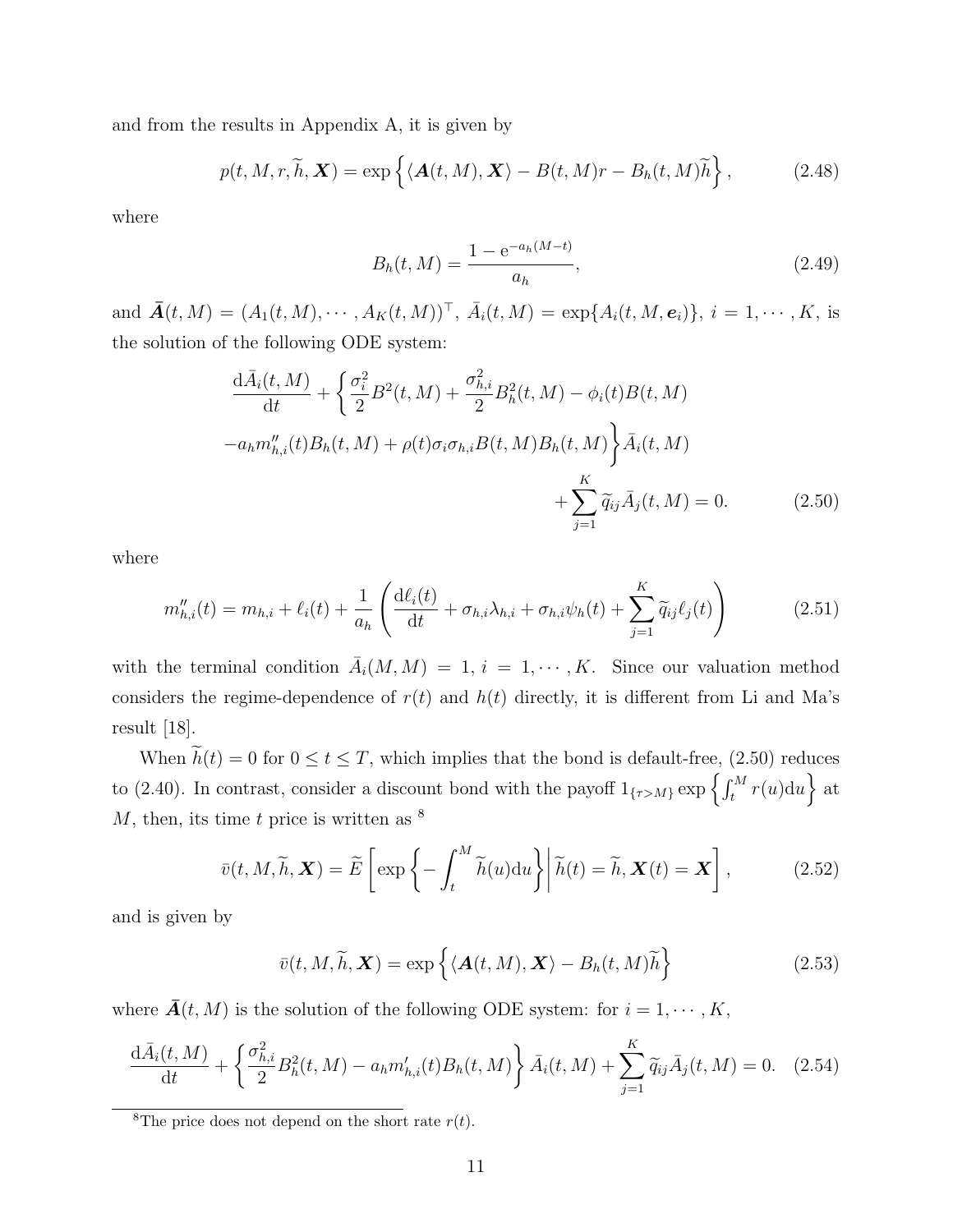Notice that from (2.52),  $\bar{v}(t, M, \tilde{h}, \mathbf{X})$  is the conditional survival probability at *M* on  $\{\tau > t\}$ , that is,  $\bar{v}(t, M, \tilde{h}, \mathbf{X}) = \tilde{P}\{\tau > M | \tau > t\}$ . From the above discussion, generally, and even if  $\rho(t) = 0$ , it follow that

$$
p(t, M, r, \widetilde{h}, \mathbf{X}) \neq v(t, M, r, \mathbf{X}) \widetilde{P} \{ \tau > M | \tau > t \}. \tag{2.55}
$$

This is because even if  $\rho(t) = 0$ ,  $r(s)$  and  $h(s)$ ,  $t \le s \le T$ , are  $\mathcal{F}^X$ -conditionally independent, which does not mean independent.

The necessary model parameters are (1)  $Q$ ,  $(a, m, \sigma)$  and  $(a_h, m_h, \sigma_h)$  on stochastic processes under P, and (2)  $\widetilde{Q}$  (or  $\kappa = (\kappa_{ij})_{i,j=1,\dots,K}$ ),  $(L_r, \psi_r(t))$ ,  $(L_h, \psi_h(t))$  and  $\ell(t)$  on stochastic processes under  $\tilde{P}$  (or, change of measure). The parameters in (1) are estimated from the time-series data of interest rates and credit spreads, while those in (2) are estimated from the term structures of default-free and defaultable intererest rates at  $t = 0$ .

A definite disadvantage of this model is that the distribution of the future intensity  $h(t)$ ,  $t > 0$ , is constructed basically from normal distributions, which means that a negative intensity appears with a positive probability. In order to avoid it, the CIR process or the squared Gaussian process can be proposed. However, since more than 99% of the credit spreads in future becomes positive in our preliminary results, we might not worry so much against negative *h*(*t*).

### **3 Term structures of interest rates**

In this section we show some numerical examples of the term structures of default-free and defaultable zero rates (we call "zero curves"). Since we have been trying to estimate all model parameters from observed data but not succeeded yet, some parameters used below are estimates from observed data, but others are not. Many parameters are estimated from the time-series data of credit spreads of bonds in the United States, but the details are omitted here.

#### **3.1 Model parameters**

First, we set  $K = 3$ . In all our preliminary estimations, statistical information criteria, AIC and SBIC, decrease as *K* increases, however, the cases with  $K \geq 4$  are difficult for us because the number of parameters increases by the order of  $K^2$ . Consider three defaultable discount bonds with different levels of credit risk; here we call AAA-, BBB-, and CCC- rated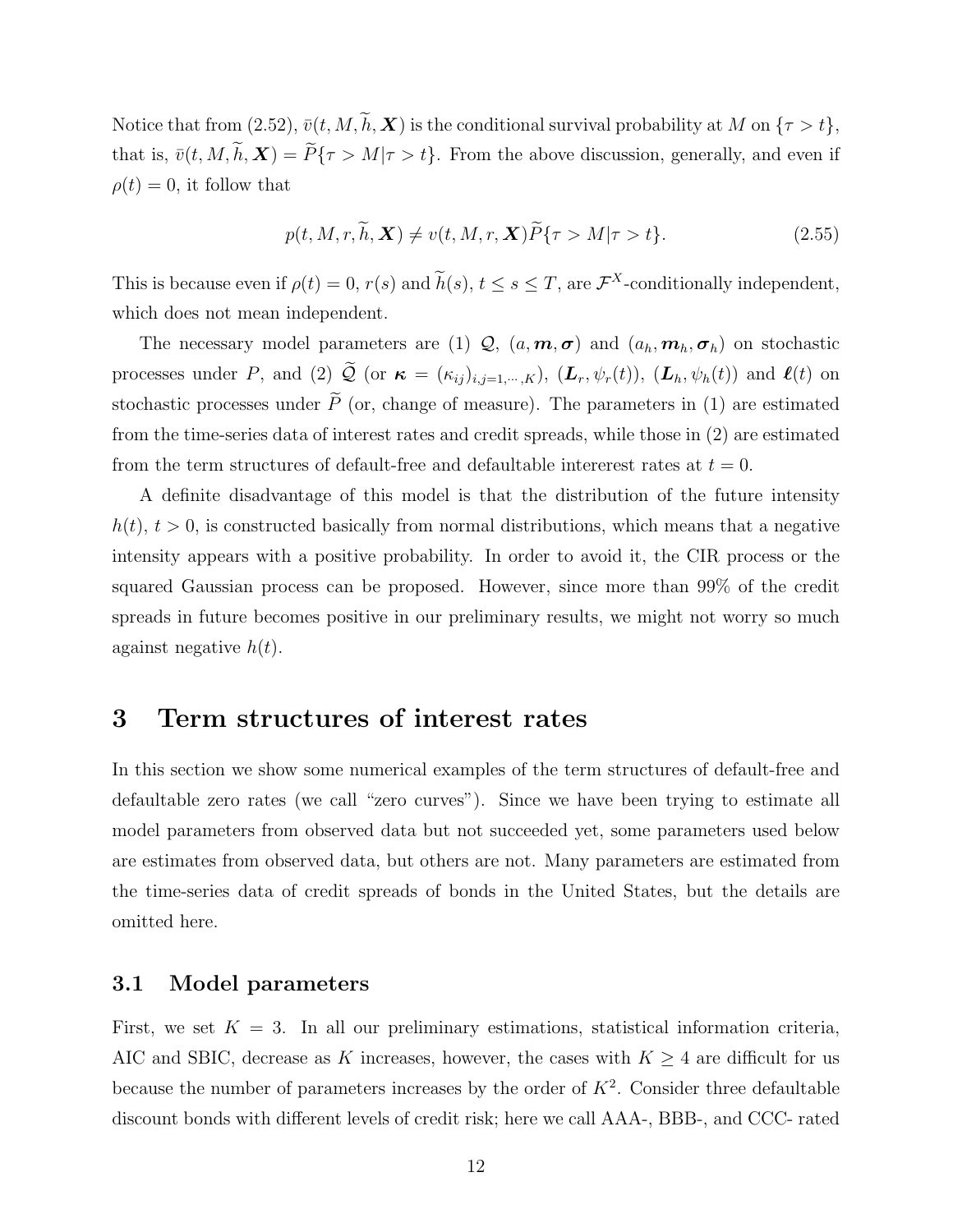bond, respectively. The mean-reverting powers of the default-free interest rate process and the default intensity processes are assumed  $a = a_h^{AAA} = a_h^{BBB} = a_h^{CCC} = 1.0$ , and other parameters of the processes are listed in Table 1. The infinitesimal generator *Q* is shown in  $(3.56)$ . These parameters are estimated from the time-series data<sup>9</sup>. The present defaultfree zero rate curve is given by  $R(0, M) = a + bM + cM^2 + dM^3(\%)$  where  $(a, b, c, d)$  $(0, 0.546, -0.0606, 0.00233)$ , and assume that  $\mathbf{L}_r = \mathbf{0}$  and the deterministic function  $\psi_r(t)$ is piecewise constant. The infinitesimal generator under  $\tilde{P}$ , denoted by  $\tilde{Q}$ , and the term structure of  $\psi_r(t)$  are calibrated from the above conditions, and are shown in (3.56) and Table 2.

$$
Q = \begin{pmatrix} -1.5 & 1.3 & 0.2 \\ 2.6 & -2.6 & 0.0 \\ 0.0 & 2.5 & -2.5 \end{pmatrix}, \quad \widetilde{Q} = \begin{pmatrix} -6.6086 & 6.2546 & 0.3540 \\ 2.576 & -2.576 & 0.0 \\ 0.0 & 2.5005 & -2.5005 \end{pmatrix}
$$
(3.56)

Other parameters are not from observed data. For simplicity, we set  $\rho(t) = 0$ , and the risk-premia adjustments are assumed to be constant with time, and are as follows<sup>10</sup>;

$$
\left(\boldsymbol{\ell}^{AAA} \ \boldsymbol{\ell}^{BBB} \ \boldsymbol{\ell}^{CCC}\right) = \left(\begin{array}{ccc} 0.0042 & 0.0102 & 0.0508 \\ 0.0082 & 0.0197 & 0.0971 \\ 0.0143 & 0.0474 & 0.2095 \end{array}\right).
$$

#### **3.2 Term structures of zero rates with different credit ratings**

We show some numerical examples of zero curves. The recovery rate is  $\delta = 0$ , and the initial value of default intensity for *i*-th bond is  $h_i(0) = m_{h,k(0)}^{cr(i)}$  where  $k(0)$  is the initial regimenumber and  $cr(i)$  is the credit rating of *i*-th bond, that is, each initial value is typical for its initial regime. The initial value of the short rate must be  $r(0) = R(0,0) = 0.0\%$ .

Figure 1 and 2 show the default-free and defaultable (AAA, BBB and CCC) zero curves with the initial regime 0 and 2, respectively. The horizontal axis is the maturity (years), and the vertical axis is the zero rate  $(\%)$ . In Figure 1, since each initial value of the intensity for *i*-th bond,  $\tilde{h}_i(0)$ , is lower than the average value on the steady state of the credit rating  $cr(i)$ , each zero curve goes upwards gradually. On the other hand, since BBB and CCC

<sup>&</sup>lt;sup>9</sup>If you would like to see details and can read Japanese, see Hatakeyama [13].

<sup>&</sup>lt;sup>10</sup>In our preliminary results, we estimated the mean-reverting levels of the default intensities under  $\tilde{P}$ . Roughly, one-fourth of the estimated level is allocated as the mean-reverting level under *P* (in Table 1), and the residual (three-fourth) is allocated as the risk-premia adjustments.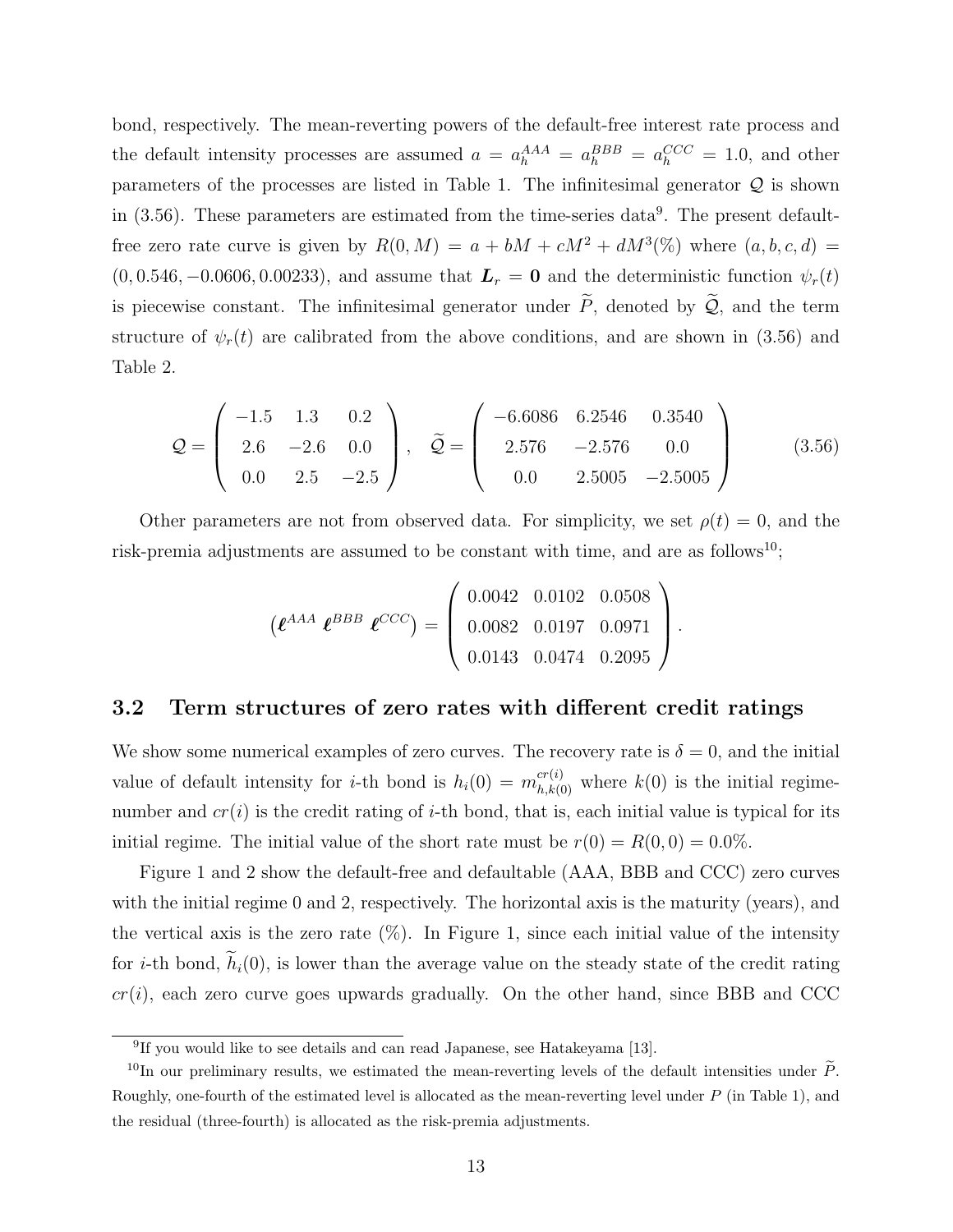initial values in Figure 2 are higher than the average values on the steady state, these zero curves go downwards.

Next, compare the same credit zero curves with different initial regimes. Figure 3 and 4 show the CCC and AAA curves with different initial regimes. Figure 3 seems natural because the zero curve becomes higher as the initial regime is higher ("higher" means "more risky"). On the other hand, in Figure 4, except in the short maturities, the zero curve with initial regime 2 is lower than those with initial regime 0 and 1. Such an unnatural feature can be explained by the regime-dependence of  $r(t)$  and  $\tilde{h}(t)$ . See Figure 5, which is the same figure as Figure 4 in the case where the default intensity  $\tilde{h}(t)$  only has a regime-switching property<sup>11</sup>. Figure 5 seems natural because the zero curve becomes higher as the initial regime is higher, likely to Figure 3. The difference between Figure 4 and Figure 5 is caused by the joint regime movement of  $r(t)$  and  $\tilde{h}(t)$  through  $\mathbf{X}(t)$ . In the case of Figure 5, since  $r(t)$  and  $\tilde{h}(t)$  are independent, the following equation  $p(0, M, r(0), \widetilde{h}(0), \mathbf{X}(0)) = v(0, M, r(0), \mathbf{X}(0))\widetilde{P}\{\tau > M\}$  is always satisfies, so that the relative difference  $v(0, M, r(0), \mathbf{X}(0))\widetilde{P}\{\tau > M\}/p(0, M, r(0), \widetilde{h}(0), \mathbf{X}(0)) - 1$  is always zero. Figure 6 shows the term structure of the relative difference in the same case as Figure 4 (AAA). The horizontal axis is the maturity (years), and the vertical axis is the relative difference. Figure 6 says that the regime-dependence of  $r(t)$  and  $\tilde{h}(t)$  decreases the bond prices (increases the zero rates) for the initial regime 1 case, while increases the bond prices (decreases the zero rates) for the initial regime 2 case at most  $1\%$  compared to the independent case. The effect of regime-dependence is consistent with the difference between Figure 3 and Figure 4 quantitatively<sup>12</sup>. Also in Figure 3, the same effect has similar influence on the zero curves, however, an apparent change cannot be seen because of the large difference between  $h(t)$  with different regimes. Changing the correlation  $\rho(t)$  has a little influence on the relative difference curve. When  $\rho(t) = -0.7$ , the curves in Figure 6 move upwards and have positive slopes, but since the difference is at most 0*.*03%, the zero curves change little.

### **4 Risk evaluation of bond portfolio**

In this section we consider a risk evaluation of a bond portfolio consisting of *N* discount bonds by the Monte Carlo simulation. The risk horizon is denoted by  $T_R$ ,  $0 < T_R \leq M$ . Here, we consider  $T_R = 1$  year,  $M = 5$  years and  $N = 20$  discount bonds; 5 bonds of

 $11r(t)$  follows the Vasicek model with regime-1 parameters.

<sup>&</sup>lt;sup>12</sup>Roughly speaking, the duration effect on the zero rate is  $\Delta p/p \simeq -t\Delta R(0,t)$  where *p* is the bond price.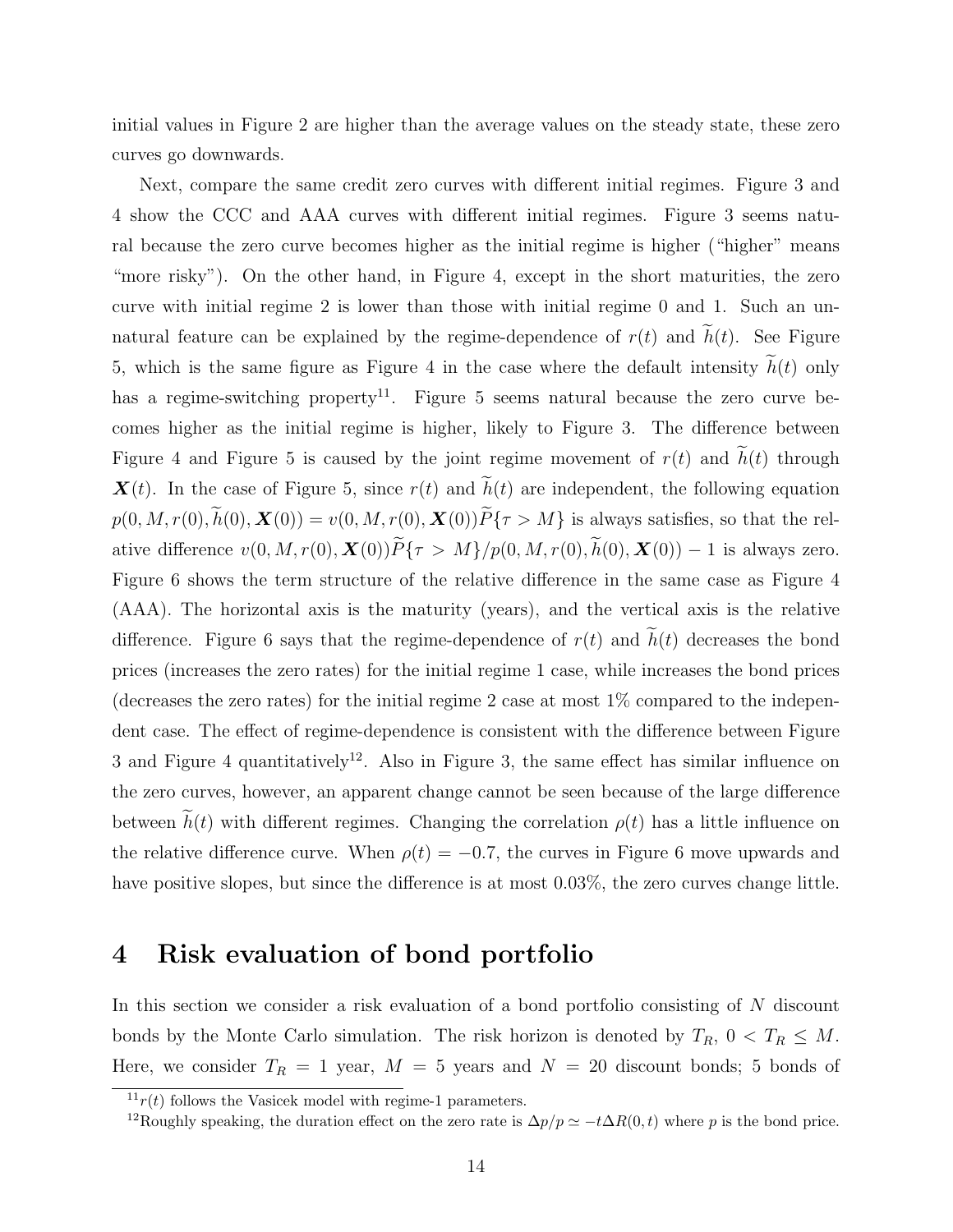them are AAA, other 5 bonds are BBB, and the residual 10 are CCC. Most of the model parameters are the same in Section 3.2. And, all the correlations between the Brownian motions including  $\rho(t)$  are assumed to be zero. As initial values, we use  $r(0) = 0$ , and the initial value of *i*-th bond's default intensity,  $h_i(0)$ , is set to be the mean-reverting level of the regime 0 for each credit rating  $cr(i)^{13}$ . The number of simulation runs is 50,000.

#### **4.1 Monte Carlo simulation for risk evaluation**

We run the Monte Carlo simulation by using our simple model, and its procedure consists of the following steps. Here, we denote  $h(t) = (h_1(t), \dots, h_N(t)).$ 

- 1. Set the initial values  $(X(0), r(0), h(0))$ .
- 2. Generate a sample path  $(X(t_i), r(t_i), h(t_i))$ ,  $0 = t_0 < t_1 < \cdots < t_F = T_R$  under *P*.
- 3. Under *P*, judge whether each bond survives or has defaulted at *t<sup>i</sup>* independently. The default probability of j-th bond during  $(t_i, t_{i+1}]$  is given by  $h_j(t_i)(t_{i+1} - t_i)$  if  $t_{i+1} - t_i$ is small enough.
- 4. Calculate the price of each bond at time  $T_R$ ; for *i*-th bond,  $D(T_R, M, r(T_R), \tilde{h}_i(T_R), \mathbf{X}(T_R))$ if the bond survives at  $T_R$ , or  $\delta v(T_R, M, r(T_R), \mathbf{X}(T_R))$  if the bond has defaulted up to  $T_R$ <sup>14</sup>.
- 5. Calculate the portfolio price at *TR*.
- 6. Repeat the above steps until enough scenarios have been obtained in order to calculate necessary statistics accurately.

In Step 2, each sample path is generated from  $t = 0$  to  $t = T_R$  under P, while in Step 4 the no-arbitrage price is calculated based on the stochastic processes under  $\tilde{P}$ . Notice that the input  $(r(T_R), \tilde{h}_i(T_R), \mathbf{X}(T_R))$  in Step 4 is given based on the values at  $t = T_R$  on the sample path generated in Step 3.  $r(T_R)$  and  $\mathbf{X}(T_R)$  are the same under *P* and  $\widetilde{P}$ , but  $\widetilde{h}_i(T_R) = h_i(T_R) + \langle \boldsymbol{\ell}^{cr(i)}(T_R), \boldsymbol{X}(T_R) \rangle.$ 

<sup>13</sup>It is different from the setting in Section 3.2.

 $14$ This recovery setting is consistent with that used in Jarrow and Turnbull [15].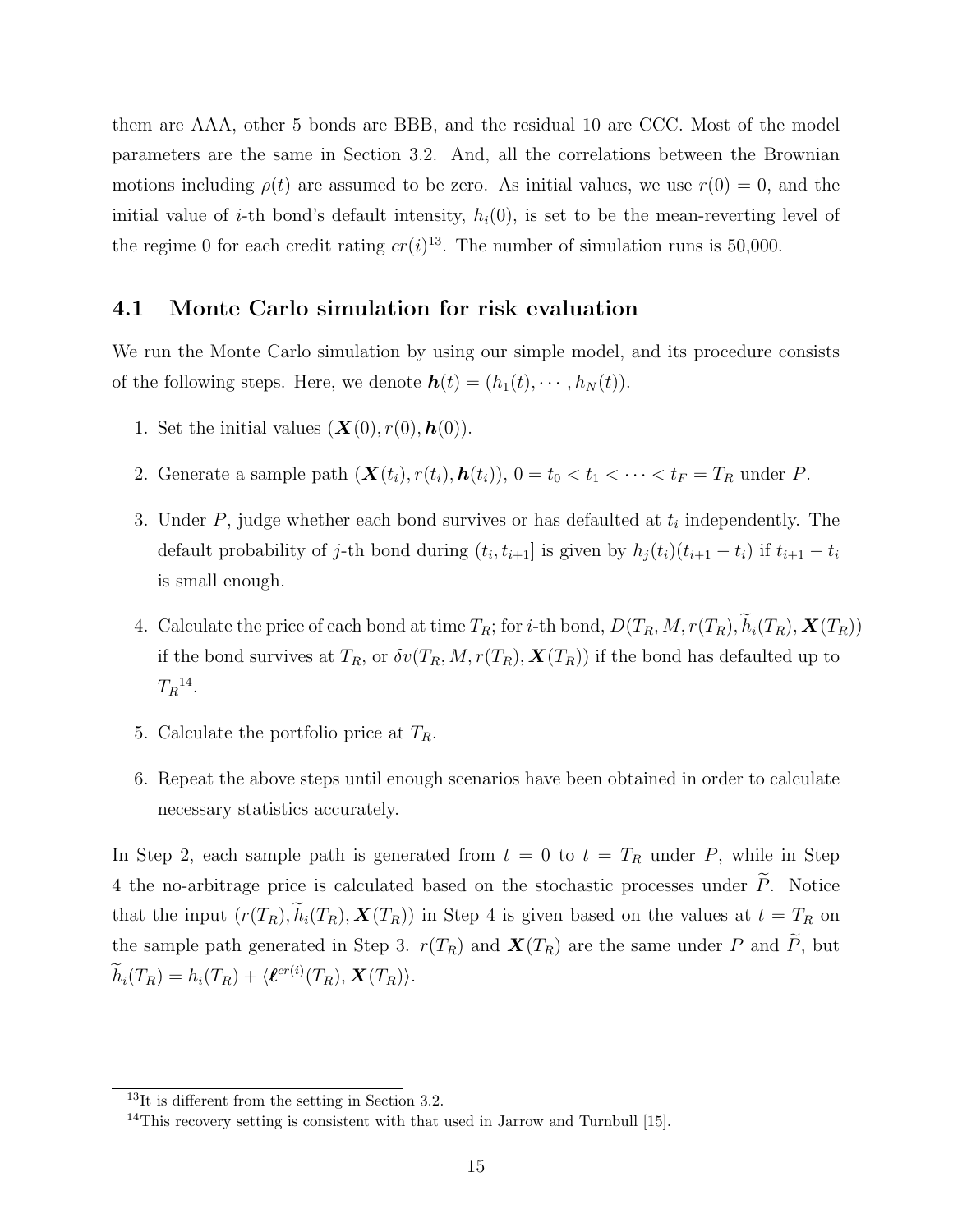#### **4.2 Price distribution at risk horizon**

Figure 7 depicts the distributions of the CCC discount bond prices at *TR*. The horizontal axis is the price, and the vertical axis is the frequency. As the number of initial regime becomes high, the distribution moves left and becomes wider because the default probability in future tends to increase as the initial regime number is higher. The numbers of defaulted scenarios are 974, 1,504 and 3,268 for initial regime 0, 1, and 2, respectively. These numbers reflect the mean values of the initial regime,  $m_{h,k}^{CCC}$ ,  $k = 0, 1, 2$ .

Figure 8 depicts the distributions of the portfolio price at *T<sup>R</sup>* with different initial regimes. All distributions have short right tails and long left tails, and each has two or three peaks; the highest peak is the distribution consisting of no-default scenarios, and the second highest peak is the distribution of one-default scenarios. The third peak can be seen slightly only in the distribution with initial regime 2. This figure shows that even if the initial observable values  $(r(0), h(0))$  and model parameters are the same, the distribution of the future price depends strongly on the initial regime  $\mathbf{X}(0)$ , which can not be observed.

Table 3 summarizes some basic statistics for the distributions in Figure 8. In this table,  $100\alpha\%$ -VaR is defined by the difference between the average and the  $100(1-\alpha)$ -pecentile for  $0 < \alpha < 1$ . The results clearly show that each distribution has a long left tail, which becomes longer as the initial regime number is higher, and imply that the existence of regimes might be important for risk evaluation. Although we cannot observe the regime directly, we could use the probability distribution of regimes estimated from time-series data. When the initial distribution is assumed, for example,  $(p_1, p_2, p_3) = (0.5, 0, 3, 0.2)$  where  $p_i$  is the probability of regime *i*, a corresponding distribution is obtained in Figure 9, and the risk measures such as VaR (Value at Risk) and ES (Expected Shortfall) are calculated based on the distribution. Such information might be useful for risk management.

The results such as Table 3 could be applied to stress tests. For example, the results labelled as "initial regime 2" in Table 3 can be regarded as a case study when the regime changes suddenly from regime 0 to regime 2. Since our model includes the dynamics of variables, we can evaluate the time-evolution of the cumulative loss after the regime change; we can see the enlarging aggregate loss and the recovering process from the stressed regime with different risk horizons. Such kinds of dynamic stress tests will give new information about risk management to financial institutions.

Samples of the time-evolution of the zero curves are shown in Figure 10 (default-free) and Figure 11 (CCC). The vertical axes are the zero rates, while the horizontal axes are the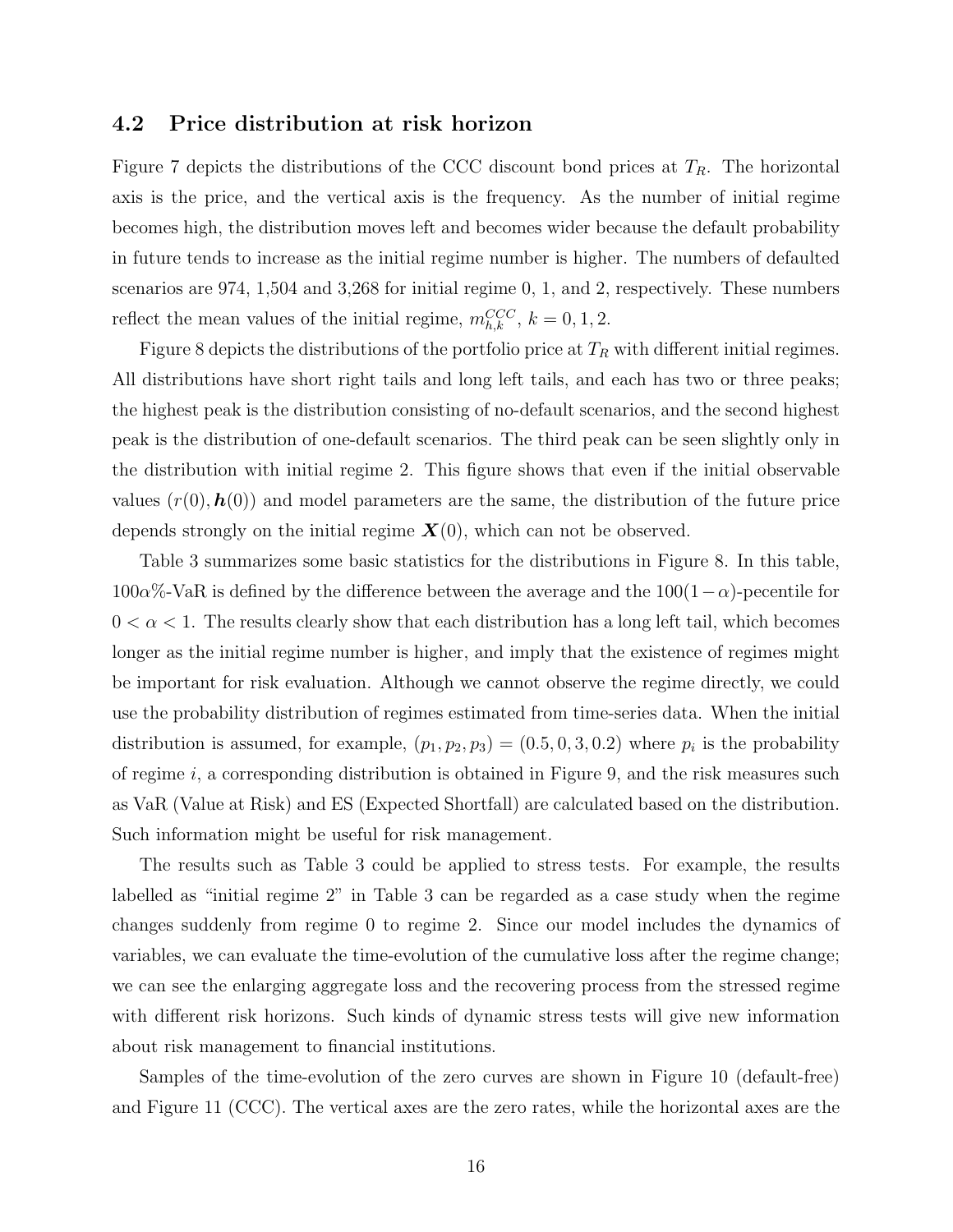times. In each figure, a zero curve at future time  $t_1 \geq 0$  starts from  $t_1$  on the horizontal axis, and the zero rate on  $t_1 + 1$  on the curve shows one-year zero rate at future  $t_1$ , and generally, the zero rate on  $t_1 + n$  on the curve shows *n*-year zero rate at  $t_1$ . So, Figure 10 and Figure 11 show the time-evolution of default-free and CCC zero curves on a certain future scenario, respectively. You can see various kinds of curves (increasing ones, humped ones, and decreasing ones), and various curves appear on a future scenario. If you use our model, you can evaluate the time-evolving properties of your portfolio on time-evolving interest rate scenarios with various shapes.

### **5 Concluding remarks**

In this article we propose a pricing and risk evaluation model of interest rate risk and credit risk with Markovian regime-switching property. First, we discuss the dynamics of regime, interest rate and default intensity under the physical probability measure and the change of measure to an equivalent martingale measure (pricing measure), and derive the dynamics under the pricing measure. Second, we propose a simple model, and derive a method to calculate the discount bond price, which is a slight extension of the existing papers such as Elliott and Siu [7]. Based on the simple model, we show some numerical examples for pricing, and clarify the effects of regime-switching on pricing. Since the default-free interest rate and the default intensity are dependent through regimes, the term structure of the zero rates depends on the regime dynamics. And we calculate the distribution of a bond portfolio's price at the horizon, which reflects the actual default loss up to the horizon and the decrease of market prices due to the transition to a stressed regime. Numerical examples show that the price distribution has a short right tail and a long left tail, and that the distribution depends strongly on the present regime. The former result is derived from a general feature of regimes; the existence of a calm regime with low default risk and volatility and a stressed regime with high default risk and volatility. The latter result seems applicable to the financial risk management, especially on the stress tests. We think that stochastic models with regime-switching property would be promising and useful for pricing and financial risk management in future.

However, there remain necessary future works. First of all, it is desired to develop an efficient and stable parameter estimation method. Since we have not developed yet, we used some existing packages such as Matlab in order to analyse the time-series data, therefore,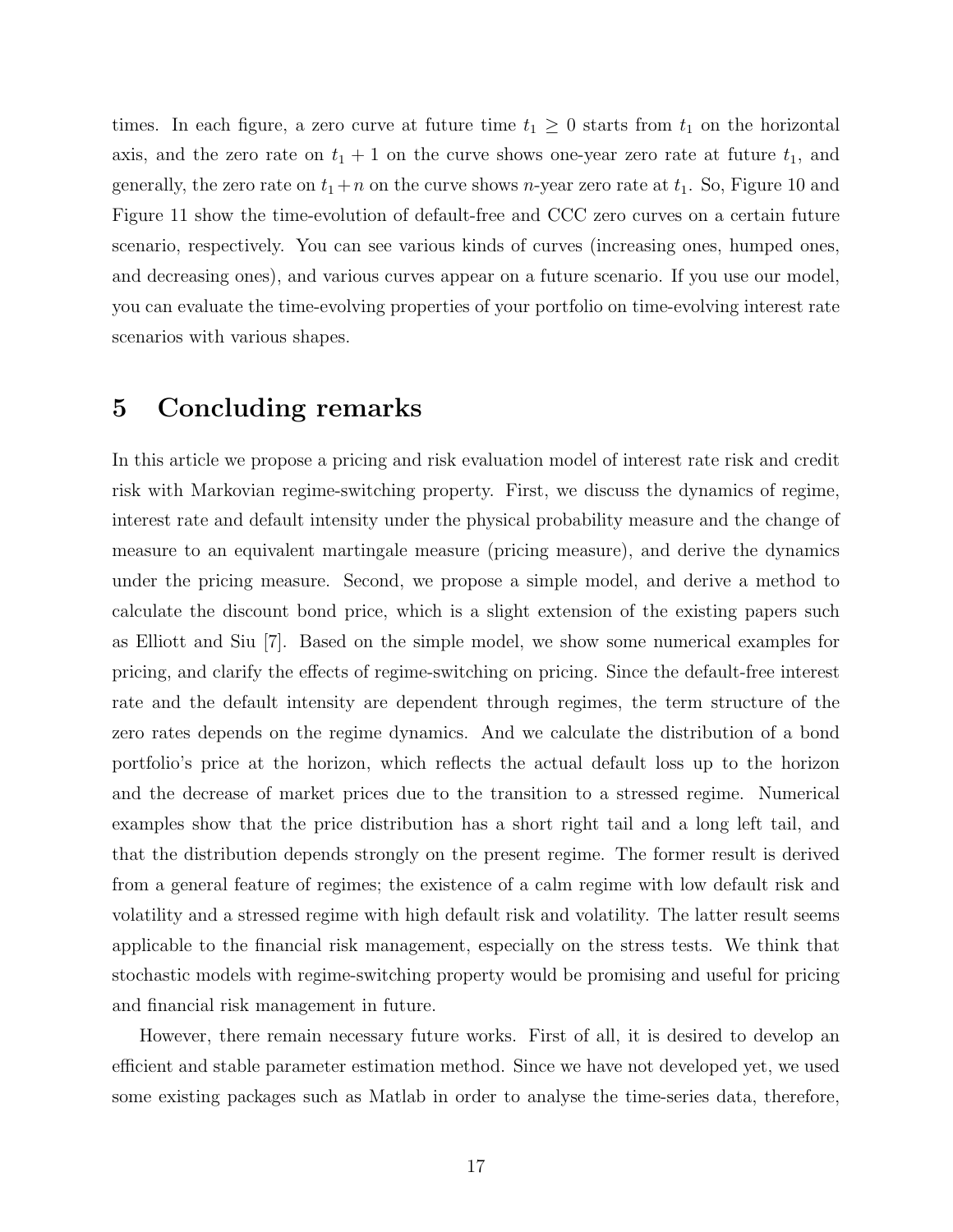the stochastic processes are limited to the Vasicek model, and the number of regimes are limited up to 3. Additionally, a stable calibration method to fit theoretical prices to market prices is also necessary. Second, since we do not have enough knowledge about the regimeswitching properties on financial and economic data, more researches on various kinds of data are needed. For example, since the dependence between the financial variables might be different in different regimes, such analyses would be fruitful. The dependence described by a copula, which is frequently used in credit risk models, would be different in each regime, More knowledge about regime-switching properties will make models sophisticated to be more useful for the financial risk management.

## **A Derivation of (2.50)**

Consider the model in Section 2.3. Under Assumption 2.2, we have

$$
d\ell(t) = d\langle \boldsymbol{\ell}(t), \boldsymbol{X}(t) \rangle = \left( \left\langle \frac{d\boldsymbol{\ell}(t)}{dt}, \boldsymbol{X}(t) \right\rangle + \left\langle \boldsymbol{\ell}(t), Q\boldsymbol{X}(t) \right\rangle \right) dt + \langle \boldsymbol{\ell}(t), d\widetilde{\boldsymbol{M}}(t) \rangle \tag{A.1}
$$

under *P*. The term  $\langle \ell(t), QX(t) \rangle$  means the jump due to the regime-switching. It follows from Assumption 2.2,  $(2.44)$ – $(2.46)$  and  $(A.1)$  that

$$
d\widetilde{h}(t) = dh(t) + d\ell(t) = a_h(\langle \mathbf{m}_h, \mathbf{X}(t) \rangle - h(t)) dt + \langle \mathbf{\sigma}_h, \mathbf{X}(t) \rangle dz_h(t) + d\langle \mathbf{\ell}(t), \mathbf{X}(t) \rangle
$$
  
\n
$$
= (\langle a_h \mathbf{m}_h, \mathbf{X}(t) \rangle - a_h(\widetilde{h}(t) - \langle \mathbf{\ell}(t), \mathbf{X}(t) \rangle)) dt + \langle \mathbf{\sigma}_h, \mathbf{X}(t) \rangle (d\widetilde{z}_h(t) + (\langle \mathbf{L}_h, \mathbf{X}(t) \rangle + \psi_h(t)) dt)
$$
  
\n
$$
+ (\langle \frac{d\ell(t)}{dt}, \mathbf{X}(t) \rangle + \langle \mathbf{\ell}(t), Q\mathbf{X}(t) \rangle) dt + \langle \mathbf{\ell}(t), d\widetilde{\mathbf{M}}(t) \rangle
$$
  
\n
$$
= (\langle a_h \mathbf{m}_h + a_h \mathbf{\ell}(t) + \mathbf{\sigma}_h \otimes \mathbf{L}_h + \psi_h(t) \mathbf{\sigma}_h + \frac{d\ell(t)}{dt}, \mathbf{X}(t) \rangle + \langle \mathbf{\ell}(t), Q\mathbf{X}(t) \rangle - a_h \widetilde{h}(t) dt + \langle \mathbf{\sigma}_h, \mathbf{X}(t) \rangle d\widetilde{z}_h(t) + \langle \mathbf{\ell}(t), d\widetilde{\mathbf{M}}(t) \rangle
$$
  
\n
$$
= a_h (\langle \mathbf{m}'_h(t), \mathbf{X}(t) \rangle - \widetilde{h}(t)) dt + \langle \mathbf{\sigma}_h, \mathbf{X}(t) \rangle d\widetilde{z}_h(t) + \langle \mathbf{\ell}, d\widetilde{\mathbf{M}}(t) \rangle, \qquad (A.2)
$$

where  $A \otimes B$  is the Hadamard product of *K*-dimensional vectors  $A$  and  $B$ , and

$$
\mathbf{m}'_h(t) = \mathbf{m}_h + \boldsymbol{\ell}(t) + \frac{1}{a_h} \left( \frac{\mathrm{d}\boldsymbol{\ell}(t)}{\mathrm{d}t} + \boldsymbol{\sigma}_h \otimes \mathbf{L}_h + \psi_h(t)\boldsymbol{\sigma}_h + (\langle \boldsymbol{\ell}(t), Q\boldsymbol{e}_1 \rangle, \cdots, \langle \boldsymbol{\ell}(t), Q\boldsymbol{e}_K \rangle)^\top \right).
$$
\n(A.3)

We define  $r_{t,u}(r) \equiv r(u|r(t) = r)$ ,  $\widetilde{h}_{t,u}(\widetilde{h}) \equiv \widetilde{h}(u|\widetilde{h}(t) = \widetilde{h})$  for  $0 \le t \le u \le T$ , and  $p(t, T, r, \widetilde{h}, \boldsymbol{X}) = \widetilde{E}_t \left[ \exp \bigg\{ -\int_t^T$ *t*  $r_{t,u}(r) \text{d}u \left\{ 1_{\{\tau>T\}} \right\} = \widetilde{E}_t \left[ \exp \left\{-\int_t^T \right]$  $\left\{ \int_t^T (r_{t,u}(r) + \widetilde{h}_{t,u}(\widetilde{h})) \mathrm{d}u \right\} \right].$ (A.4)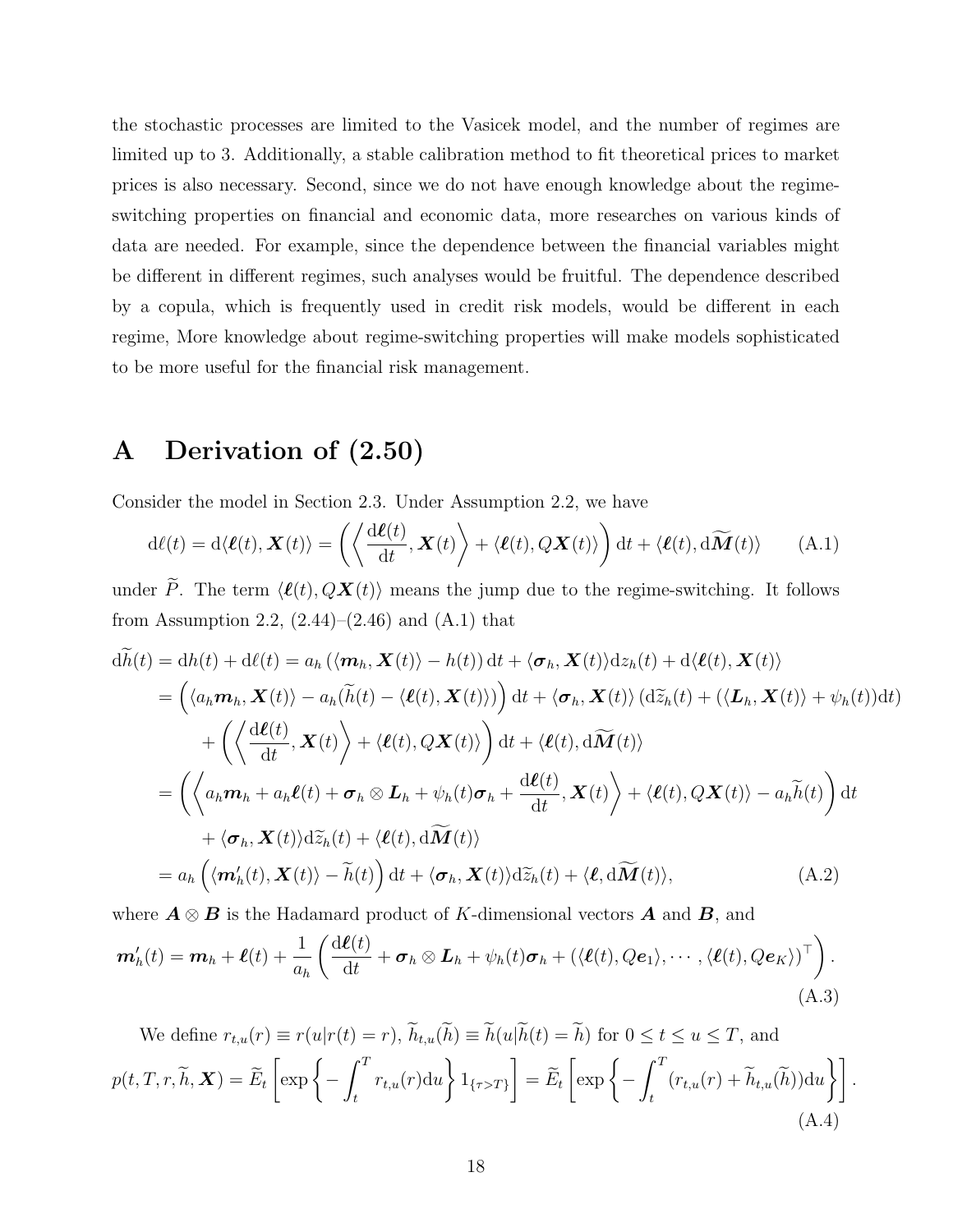It follows from (2.36) that

$$
r_{t,s}(r) = r + \int_t^s (\langle \phi(u), \mathbf{X}(u) \rangle - ar_{t,u}(r)) \, \mathrm{d}u + \int_t^s \langle \boldsymbol{\sigma}, \mathbf{X}(u) \rangle \mathrm{d} \widetilde{z}_r(u), \tag{A.5}
$$

so that  $D_{t,s} = \partial r_{t,s}(r)/\partial r$  satisfies

$$
D_{t,s} = 1 - a \int_{t}^{s} D_{t,u} \, \mathrm{d}u. \tag{A.6}
$$

Differentiating (A.6) with respect to *s*, we have

$$
\frac{\mathrm{d}D_{t,s}}{\mathrm{d}s} = -aD_{t,s}, \qquad D_{t,t} = 1. \tag{A.7}
$$

Therefore, we obtain

$$
D_{t,s} = e^{-a(s-t)}.
$$
\n(A.8)

From  $(A.4)$  and  $(A.8)$ , we have

$$
\frac{\partial}{\partial r}p(t,T,r,\widetilde{h},\mathbf{X})=-\left(\int_{t}^{T}D_{t,u}\mathrm{d}u\right)p(t,T,r,\widetilde{h},\mathbf{X})=-B(t,T)p(t,T,r,\widetilde{h},\mathbf{X}),\qquad(A.9)
$$

and similarly, we have

$$
\frac{\partial}{\partial \widetilde{h}}p(t,T,r,\widetilde{h},\mathbf{X}) = -B_h(t,T)p(t,T,r,\widetilde{h},\mathbf{X}).
$$
\n(A.10)

Define

$$
\widetilde{p}(t,T,r,\widetilde{h},\boldsymbol{X}) \equiv \exp\left\{-\int_0^t (r_{t,u}(r) + \widetilde{h}_{t,u}(\widetilde{h}))\mathrm{d}u\right\}p(t,T,r,\widetilde{h},\boldsymbol{X})
$$
\n
$$
= \widetilde{E}_t\left[\exp\left\{-\int_0^T (r_{t,u}(r) + \widetilde{h}_{t,u}(\widetilde{h}))\mathrm{d}u\right\}\right],\tag{A.11}
$$

which is a Doob's martingale under  $\widetilde{P}$ . Applying Ito's lemma to  $\widetilde{p}(t, T, r, \widetilde{h}, \mathbf{X})$  and putting  $\widetilde{\boldsymbol{p}} = (\widetilde{p}_1, \cdots, \widetilde{p}_K)^\top$  with  $\widetilde{p}_i = \widetilde{p}(t, T, r, h, \boldsymbol{e}_i), i = 1, \cdots, K$ , we have

$$
\widetilde{p}(t,T,r,\widetilde{h},\mathbf{X}) = \widetilde{p}(0,T,r(0),\widetilde{h}(0),\mathbf{X}(0)) \n+ \int_0^t \left[ \frac{\partial \widetilde{p}}{\partial u} + \frac{\partial \widetilde{p}}{\partial r} (\langle \phi(u), \mathbf{X}(u) \rangle - ar(u)) + \frac{\partial \widetilde{p}}{\partial \widetilde{h}} \left( \langle a_h \mathbf{m}'_h(u), \mathbf{X}(u) \rangle - a_h \widetilde{h}(u) \right) \n+ \frac{1}{2} \langle \boldsymbol{\sigma}, \mathbf{X}(u) \rangle^2 \frac{\partial^2 \widetilde{p}}{\partial r^2} + \frac{1}{2} \langle \boldsymbol{\sigma}_h, \mathbf{X}(u) \rangle^2 \frac{\partial^2 \widetilde{p}}{\partial \widetilde{h}^2} + \rho(t) \langle \boldsymbol{\sigma} \otimes \boldsymbol{\sigma}_h, \mathbf{X}(u) \rangle \frac{\partial^2 \widetilde{p}}{\partial r \partial \widetilde{h}} \right] du \n+ \int_0^t \frac{\partial \widetilde{p}}{\partial r} \langle \boldsymbol{\sigma}, \mathbf{X}(u) \rangle d\widetilde{z}_r(u) + \int_0^t \frac{\partial \widetilde{p}}{\partial \widetilde{h}} \langle \boldsymbol{\sigma}_h, \mathbf{X}(u) \rangle d\widetilde{z}_h(u) + \int_0^t \langle \widetilde{p}, \widetilde{Q} \mathbf{X}(u) \rangle du \n+ \int_0^t \langle \widetilde{p} + \frac{\partial \widetilde{p}}{\partial \widetilde{h}} \otimes \ell(u), d\widetilde{M}(u) \rangle.
$$
\n(A.12)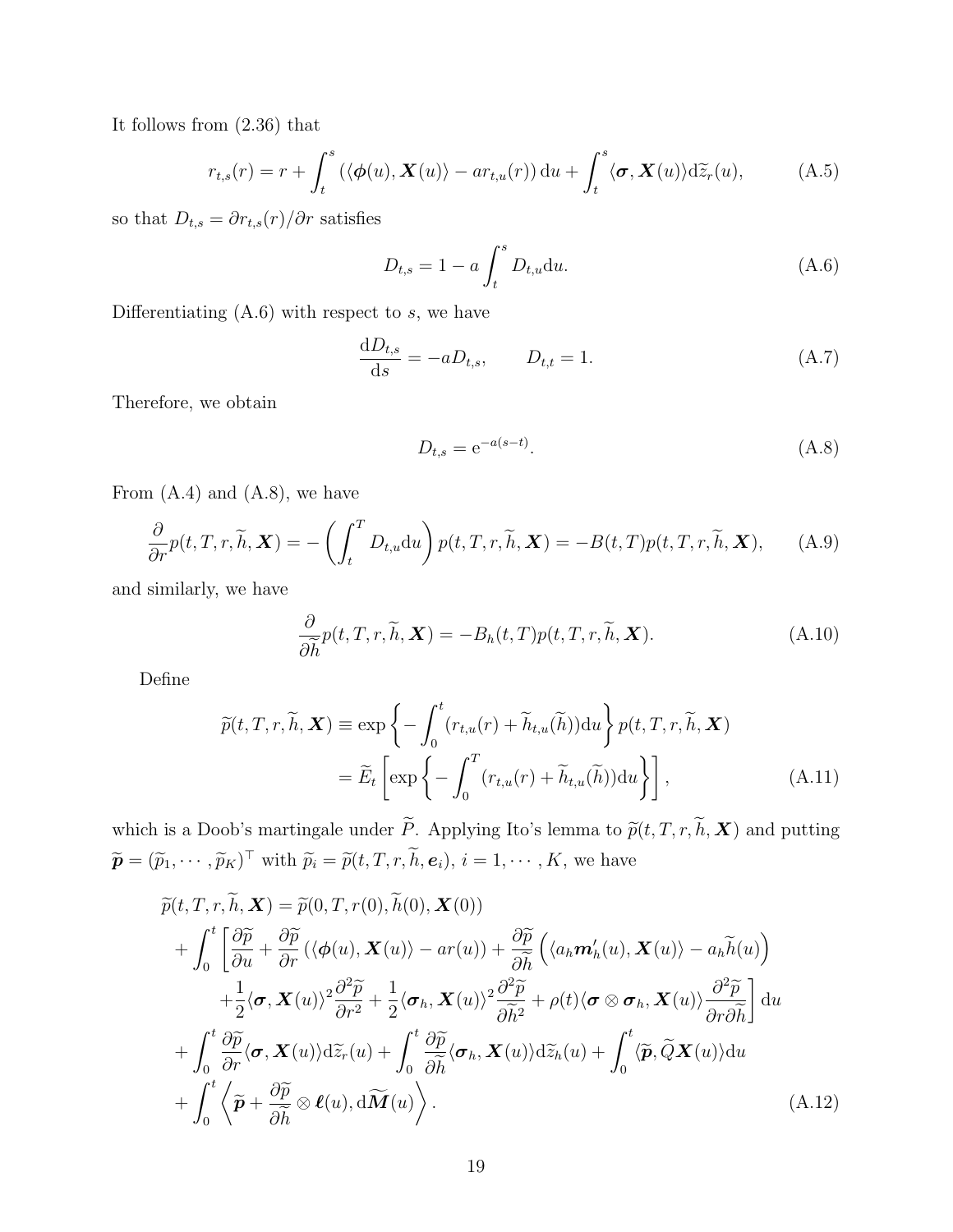Because of the martingale property of  $\tilde{p}$ , the integrand of du term must be zero, that is, we have the following partial differential equation (hereafter, abbreviated by PDE)

$$
0 = \frac{\partial \widetilde{p}}{\partial t} + \frac{\partial \widetilde{p}}{\partial r} (\langle \phi(t), \mathbf{X}(t) \rangle - ar(t)) + \frac{\partial \widetilde{p}}{\partial \widetilde{h}} \left( \langle a_h \mathbf{m}'_h(t), \mathbf{X}(t) \rangle - a_h \widetilde{h}(t) \right) + \frac{1}{2} \langle \boldsymbol{\sigma}, \mathbf{X}(t) \rangle^2 \frac{\partial^2 \widetilde{p}}{\partial r^2} + \frac{1}{2} \langle \boldsymbol{\sigma}_h, \mathbf{X}(t) \rangle^2 \frac{\partial^2 \widetilde{p}}{\partial \widetilde{h}^2} + \rho(t) \langle \boldsymbol{\sigma} \otimes \boldsymbol{\sigma}_h, \mathbf{X}(t) \rangle \frac{\partial^2 \widetilde{p}}{\partial r \partial \widetilde{h}} + \langle \widetilde{\boldsymbol{p}}, \widetilde{Q} \mathbf{X}(t) \rangle,
$$

which implies that

$$
0 = \frac{\partial p}{\partial t} - rp - \widetilde{h}p + \frac{\partial p}{\partial r} (\langle \phi(t), \mathbf{X}(t) \rangle - ar(t)) + \frac{\partial p}{\partial \widetilde{h}} \left( \langle a_h \mathbf{m}'_h(t), \mathbf{X}(t) \rangle - a_h \widetilde{h}(t) \right) + \frac{1}{2} \langle \boldsymbol{\sigma}, \mathbf{X}(t) \rangle^2 \frac{\partial^2 p}{\partial r^2} + \frac{1}{2} \langle \boldsymbol{\sigma}_h, \mathbf{X}(t) \rangle^2 \frac{\partial^2 p}{\partial \widetilde{h}^2} + \rho(t) \langle \boldsymbol{\sigma} \otimes \boldsymbol{\sigma}_h, \mathbf{X}(t) \rangle \frac{\partial^2 p}{\partial r \partial \widetilde{h}} + \langle \boldsymbol{p}, \widetilde{Q} \mathbf{X}(t) \rangle, \tag{A.13}
$$

where  $\mathbf{p} = (p_1, \dots, p_K)^\top$  with  $p_i = p(t, T, r, h, \mathbf{e}_i)$ ,  $i = 1, \dots, K$ , with the terminal condition  $p(T, T, r, \tilde{h}, \cdot) = 1$ . (A.13) means a system of *K* coupled PDEs:

$$
0 = \frac{\partial p_i}{\partial t} - rp_i - \widetilde{h}p_i + \frac{\partial p_i}{\partial r} (\phi_i(t) - ar(t)) + \frac{\partial p_i}{\partial \widetilde{h}} \left( a_h m'_{h,i}(t) - a_h \widetilde{h}(t) \right) + \frac{1}{2} \sigma_i^2 \frac{\partial^2 p_i}{\partial r^2} + \frac{1}{2} \sigma_{h,i}^2 \frac{\partial^2 p_i}{\partial \widetilde{h}^2} + \rho(t) \sigma_i \sigma_{h,i} \frac{\partial^2 p_i}{\partial r \partial \widetilde{h}} + \langle \boldsymbol{p}, \widetilde{Q} \boldsymbol{e}_i(t) \rangle, \qquad 0 \le t \le T,
$$

with  $p_i(T, T, r, h) = 1$ ,  $i = 1, \dots, K$ . Here, assume that

$$
p_i(t, T, r, \widetilde{h}) = \exp\left\{A_i(t, T) - B(t, T)r - B_h(t, T)\widetilde{h}\right\}, \quad i = 1, \cdots, K,
$$
 (A.14)

where  $A_i(t, T) = A(t, T, e_i)$ , then,  $A_i(t, T)$  satisfies the following ODEs:

$$
0 = e^{A_i} \left[ \frac{dA_i}{dt} - \phi_i(t)B - a_h m'_{h,i}(t)B_h + \frac{\sigma_i^2}{2}B^2 + \frac{\sigma_{h,i}^2}{2}B_h^2 + \rho(t)\sigma_i \sigma_{h,i} BB_h \right] + \langle \mathbf{A}, Q\mathbf{e}_i(t) \rangle, \tag{A.15}
$$

$$
\frac{\mathrm{d}B}{\mathrm{d}t} = aB - 1,\tag{A.16}
$$

$$
\frac{\mathrm{d}B_h}{\mathrm{d}t} = a_h B_h - 1.\tag{A.17}
$$

where  $A = (e^{A_1(t,T)}, \dots, e^{A_K(t,T)})^{\top}$ . From (A.16) and (A.17), we have

$$
B(t,T) = \frac{1 - e^{-a(T-t)}}{a} \quad \text{and} \quad B_h(t,T) = \frac{1 - e^{-a_h(T-t)}}{a_h}.
$$
 (A.18)

Let  $\bar{A}_i(t,T) = e^{A_i(t,T)}$ ,  $i = 1, \dots, K$ , then (A.15) can be rewritten as

$$
0 = \frac{d\bar{A}_i(t,T)}{dt} + \left\{ \frac{\sigma_i^2}{2} B^2(t,T) + \frac{\sigma_{h,i}^2}{2} B_h^2(t,T) - \phi_i(t) B(t,T) - a_h m_{h,i}'(t) B_h(t,T) \right. \\ + \rho(t) \sigma_i \sigma_{h,i} B(t,T) B_h(t,T) \left\{ \bar{A}_i(t,T) + \sum_{j=1}^K \bar{A}_j(t,T) \widetilde{q}_{ji} . \right. \tag{A.19}
$$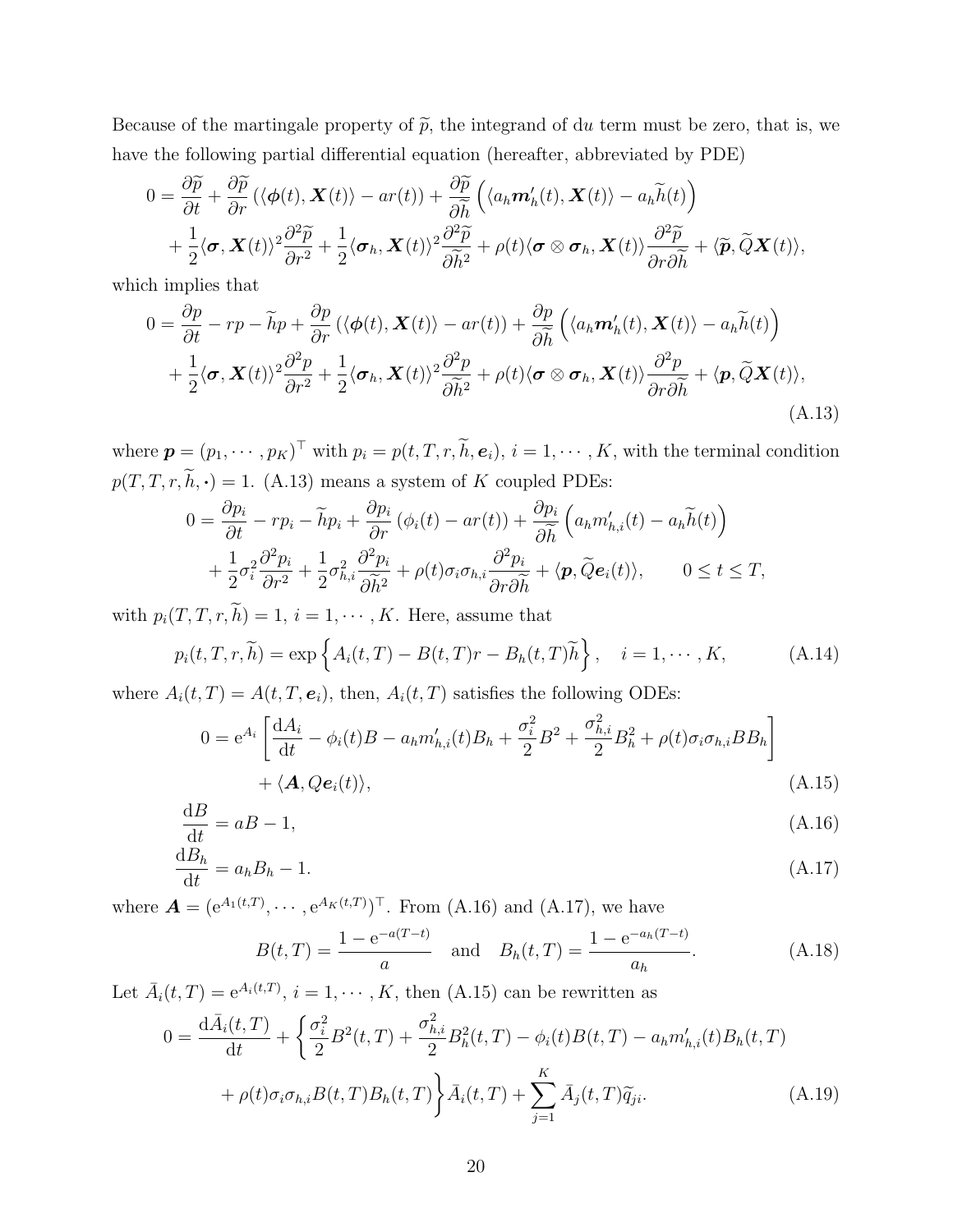In practice, we will solve numerically the following Kolmogorov's backward equations:

$$
0 = \frac{d\bar{A}_i(t,T)}{dt} + \left\{ \frac{\sigma_i^2}{2} B^2(t,T) + \frac{\sigma_{h,i}^2}{2} B_h^2(t,T) - \phi_i(t) B(t,T) - a_h m_{h,i}''(t) B_h(t,T) \right. \\ + \rho(t)\sigma_i\sigma_{h,i}B(t,T)B_h(t,T) \left\{ \bar{A}_i(t,T) + \sum_{j=1}^K \widetilde{q}_{ij}\bar{A}_j(t,T), \quad i = 1, \cdots, K, \tag{A.20}
$$

where $15$ 

$$
m_{h,i}''(t) = m_{h,i} + \ell_i(t) + \frac{1}{a_h} \left( \frac{\mathrm{d}\ell_i(t)}{\mathrm{d}t} + \sigma_{h,i} \lambda_{h,i} + \sigma_{h,i} \psi_h(t) + \sum_{j=1}^K \widetilde{q}_{ij} \ell_j \right) \tag{A.21}
$$

with the terminal conditions  $\bar{A}_i(T,T) = 1, i = 1, \cdots, K$ .

#### **Acknowledgements**

The author is grateful to Naoto Hatakeyama, Junpei Igarashi, Prof. Toshinao Yoshiba and Prof. Kohta Takehara at Tokyo Metropolitan University for helpful discussions and various kinds of data analyses, and is also grateful to Rongzhu Liu, Toshiaki Seiwa and Masayuki Hamanaka at AFAS Corporation for giving me this interesting research theme and continuing the research project.

### **References**

- [1] Ang, A. and A. Timmermann (2012), "Regime changes and financial markets," *Annual Review of Financial Economics*, **4**, pp.313–337.
- [2] Bielecki, T. R. and M. Rutkowski (2002), *Credit Risk: Modelling, Valuation and Hedging*, Springer-Ferlag.
- [3] Chun, O. M., G. Dionne and P. Francois (2014), "Credit spread changes within switching regimes," *Journal of Banking & Finance*, **49**, pp.41–55.
- [4] Dai, Q., K. J. Singleton and W. Yang (2007), "Regime shifts in a dynamic term structure model of US treasury bond yields," *Review of Financial Studies*, **20**(5), pp.1669–1706.
- [5] Elliott, R.J., L. Chan and T.K. Siu (2005), "Option pricing and Esscher transform under regime switching," *Annals of Finance*, **1**, pp.423–432.
- [6] Elliott, R.J. and K. Nishide (2014), "Pricing of discount bonds with a Markov switching regime," *Annals of Finance*, **10**(3), pp.509–522.

 $^{15}m'_{h,i}(t)$  changes to  $m''_{h,i}(t)$  when the Kolmogorov's forward equation (A.19) changes to the corresponding Kolmogorov's backward equation (A.20).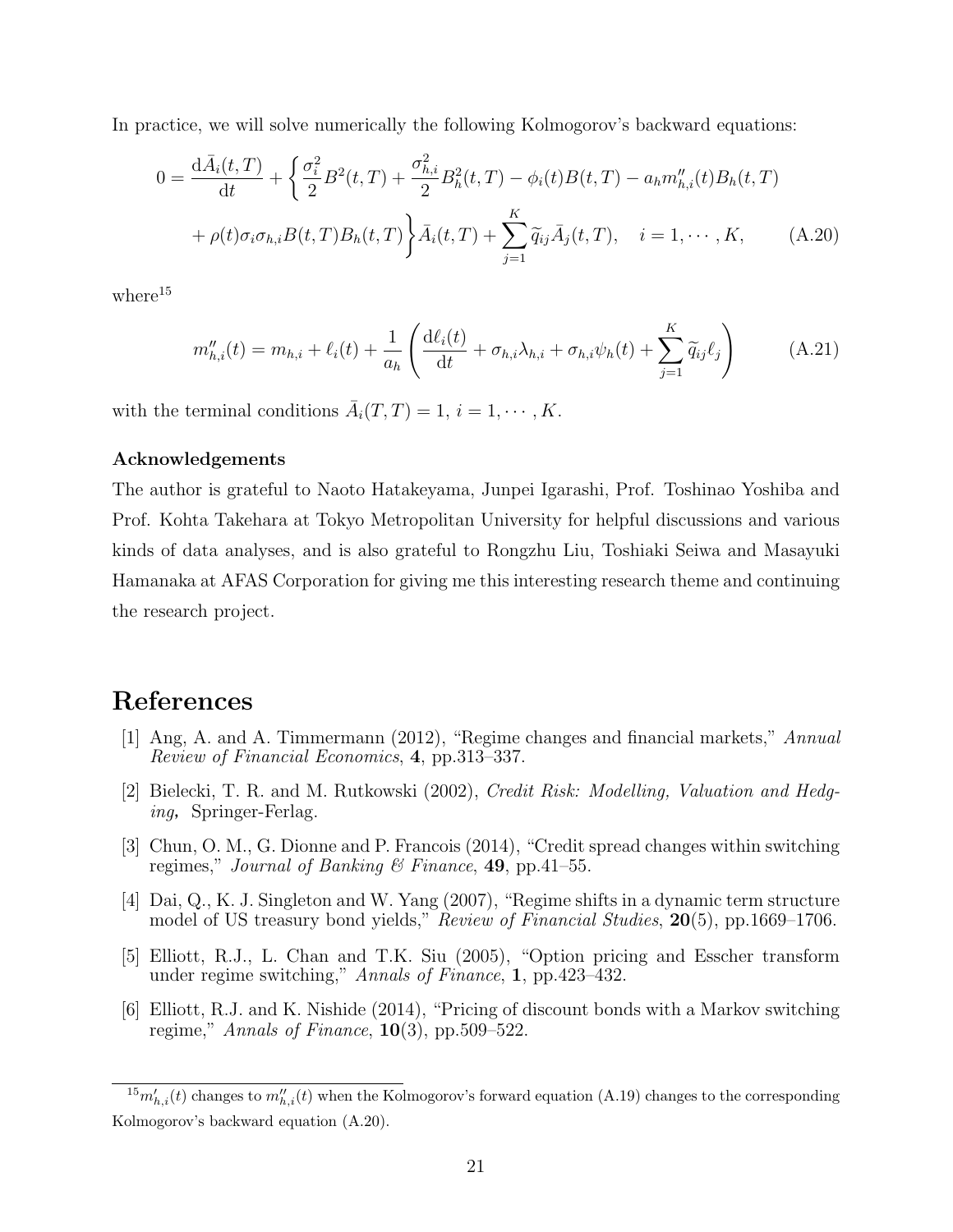- [7] Elliott, R.J. and T.K. Siu (2009), "On Markov-modulated exponential-affine bond price formulae," *Applied Mathematical Finance*, **16**(1), pp.1–15.
- [8] Elliott, R.J., T.K. Siu and H. Yang (2007), "Martingale representation for contingent claims with regime switching," *Communications on Stochastic Analysis*, **1-2**, pp.279– 292.
- [9] Fischer, H. and O. Stolper (2019), "The nonlinear dynamics of corporate bond spreads: Regime-dependent effects of their determinants," *Discussion Paper*.
- [10] Gourieroux, C., A. Monfort, F. Pegoraro and J.-P. Renne (2014), "Regime switching and bond pricing," *Journal of Financial Econometrics*, **12**(2), pp.237–277.
- [11] Hainaut, D. and O. Le Courtois (2014), "An intensity model for credit risk with switching L´evy processes," *Quantitative Finance*, **14**(8), pp.1453–1465.
- [12] Hamilton, J. D. (1989), "A new approach to the economic analysis of nonstationary time series and the business cycle," *Econometrica*, **57**(2), pp.357–384.
- [13] Hatakeyama, N. (2022), *Time series analysis of interest rate risk and credit risk by using regime-switching model, Master Thesis, Tokyo Metropolitan University <i>(in Japanese)*.
- [14] Inoue, T. and T. Okimoto (2008), "Were there structural breaks in the effect of Japanese monetary policy? Re-evaluation the policy effects of the lost decade," *Journal of Japanese and International Economics*, **22**, pp.320–342.
- [15] Jarrow, R. A. and S. M. Turnbull (1995), "Pricing derivatives on financial securities subject to credit risk," *Journal of Finance*, **50**, pp.53–86.
- [16] Kijima, M. and Y. Muromachi (2000), "Evaluation of credit risk of a portfolio with stochastic interest rate and default processes," *Journal of Risk*, **3** (1), pp.5–36.
- [17] Kusuoka, S. (1999),"A remark on default risk models," *Advances in Mathematical Economics*, **1**, pp.69–82.
- [18] Li, J. and S. Ma (2013), "Pricing options with credit risk in Markovian regime-switching markets," *Journal of Applied Mathematics*, **2013**(2), pp.1–9.
- [19] Monfort, A. and J.-P. Renne (2013), "Default, liquidity, and crises: an econometric framework," *Journal of Financial Econometrics*, **11**(2), pp.221–262.
- [20] Wu, S. and Y. Zeng (2005), "A general equilibrium model of the term structure of interest rates under regime-switching risk," *International Journal of Theoretical and Applied Finance*, **8** (7), pp.839–869.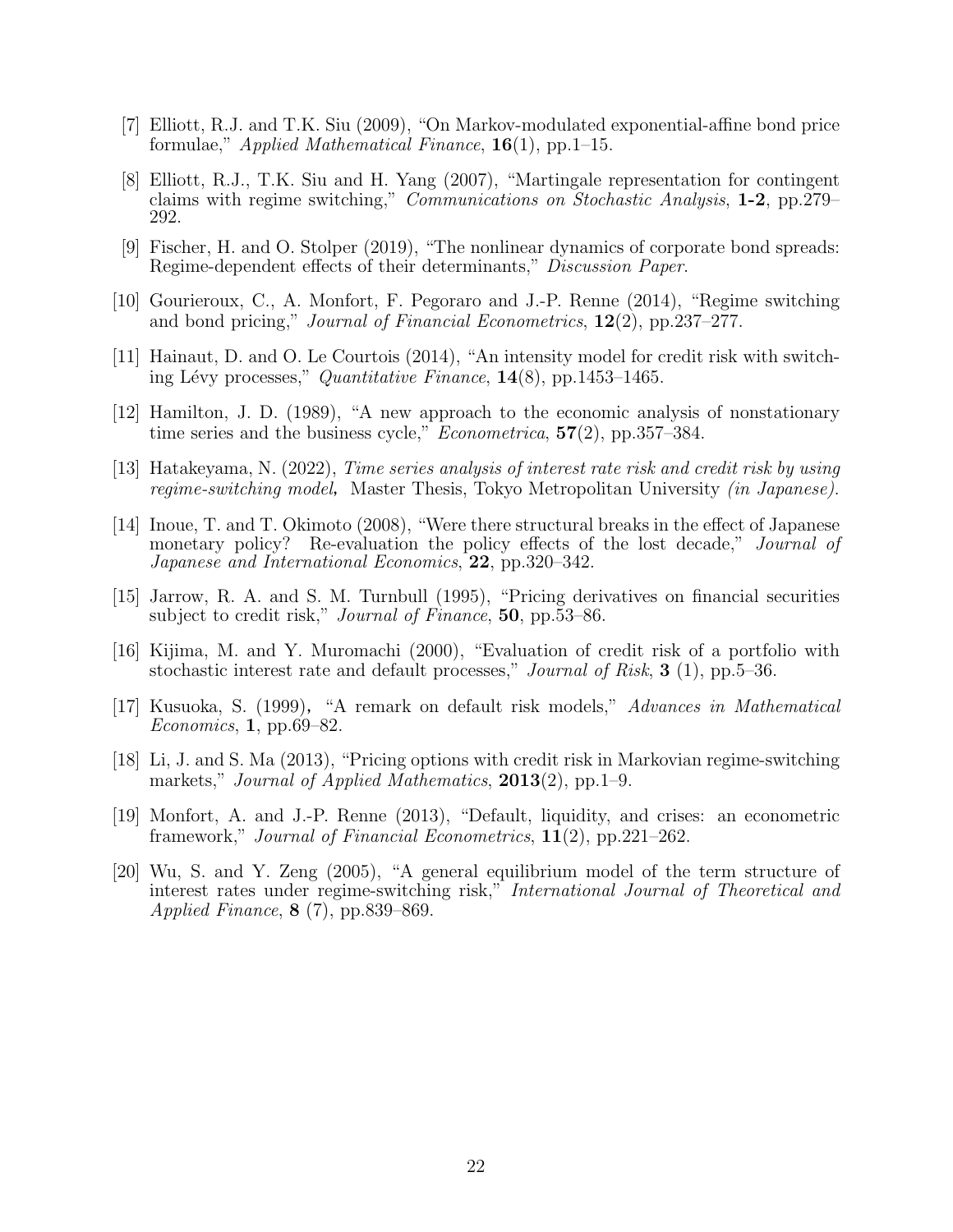| regime $k$ | $m_k$                                                                 | $\sigma_k$ | $\parallel m_{h,k}^{AAA} \parallel \sigma_{h,k}^{AAA} \parallel m_{h,k}^{BBB} \parallel$ |  | $\sigma_{h,k}^{BBB}$ $\parallel$ $m_{h,k}^{CCC}$ | $\sigma^{CCC}_{h,k}$                                                      |
|------------|-----------------------------------------------------------------------|------------|------------------------------------------------------------------------------------------|--|--------------------------------------------------|---------------------------------------------------------------------------|
|            |                                                                       |            |                                                                                          |  |                                                  |                                                                           |
|            | 2.73 %   1.08 %   0.28 %   0.33 %   0.66 %   0.79 %   3.24 %   3.90 % |            |                                                                                          |  |                                                  |                                                                           |
|            |                                                                       |            |                                                                                          |  |                                                  | $-1.13\%$   1.51 %   0.48 %   2.29 %   1.58 %   3.79 %   6.98 %   16.10 % |

Table 1: Parameters of default-free interest rate and default intensity processes under *P*.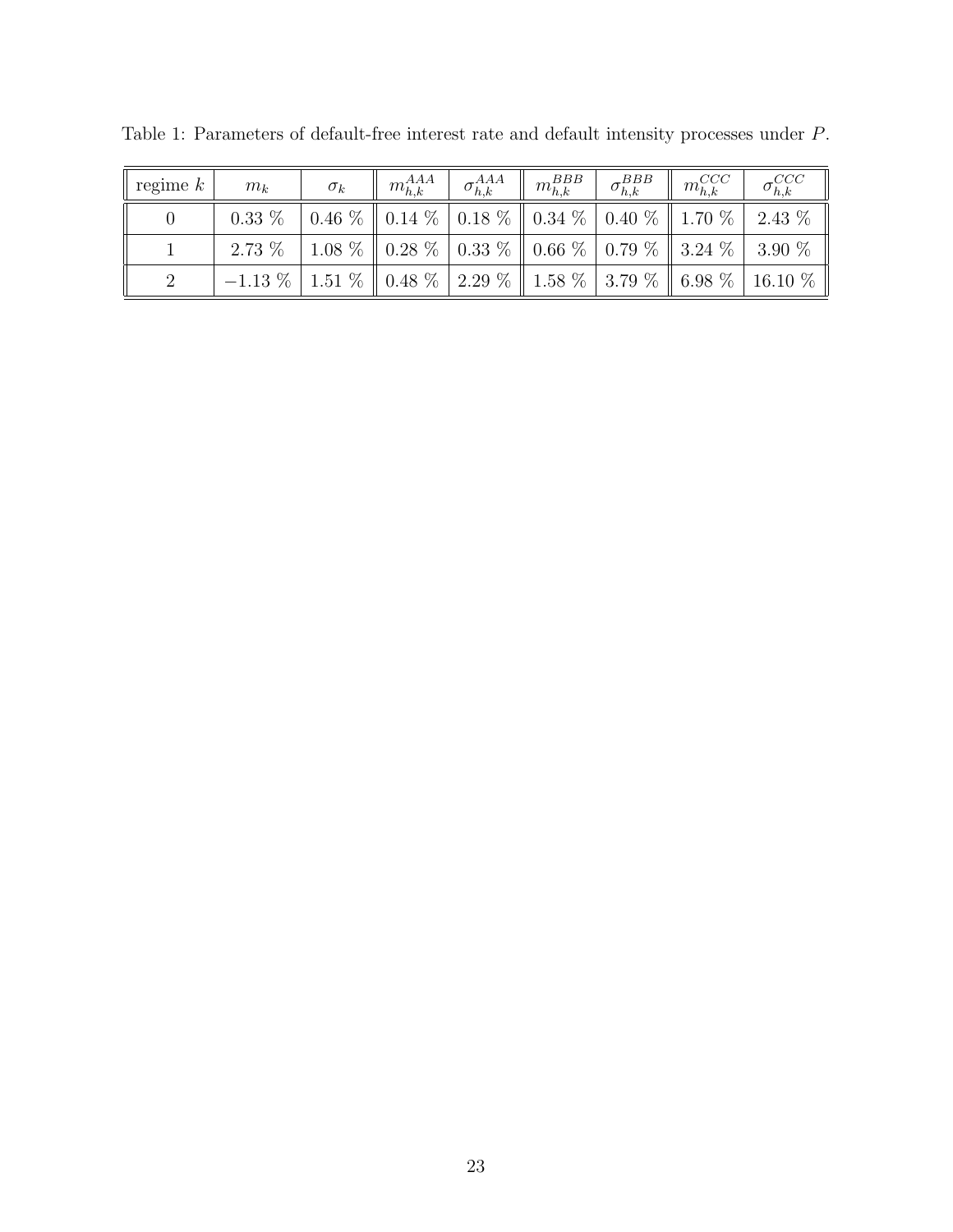|  |  | $t \rVert (0,1) (1,2) (2,3) (3,4) (4,5) (5,6) (6,7) (7,8) (8,9) (9,10)$ |  |  |                                                                           |
|--|--|-------------------------------------------------------------------------|--|--|---------------------------------------------------------------------------|
|  |  |                                                                         |  |  | $\psi_r$ 0.385 0.143 -0.253 -0.212 -0.226 -0.054 0.031 0.116 0.038 -0.192 |

Table 2: Term structure of market prices of risk for default-free interest rate.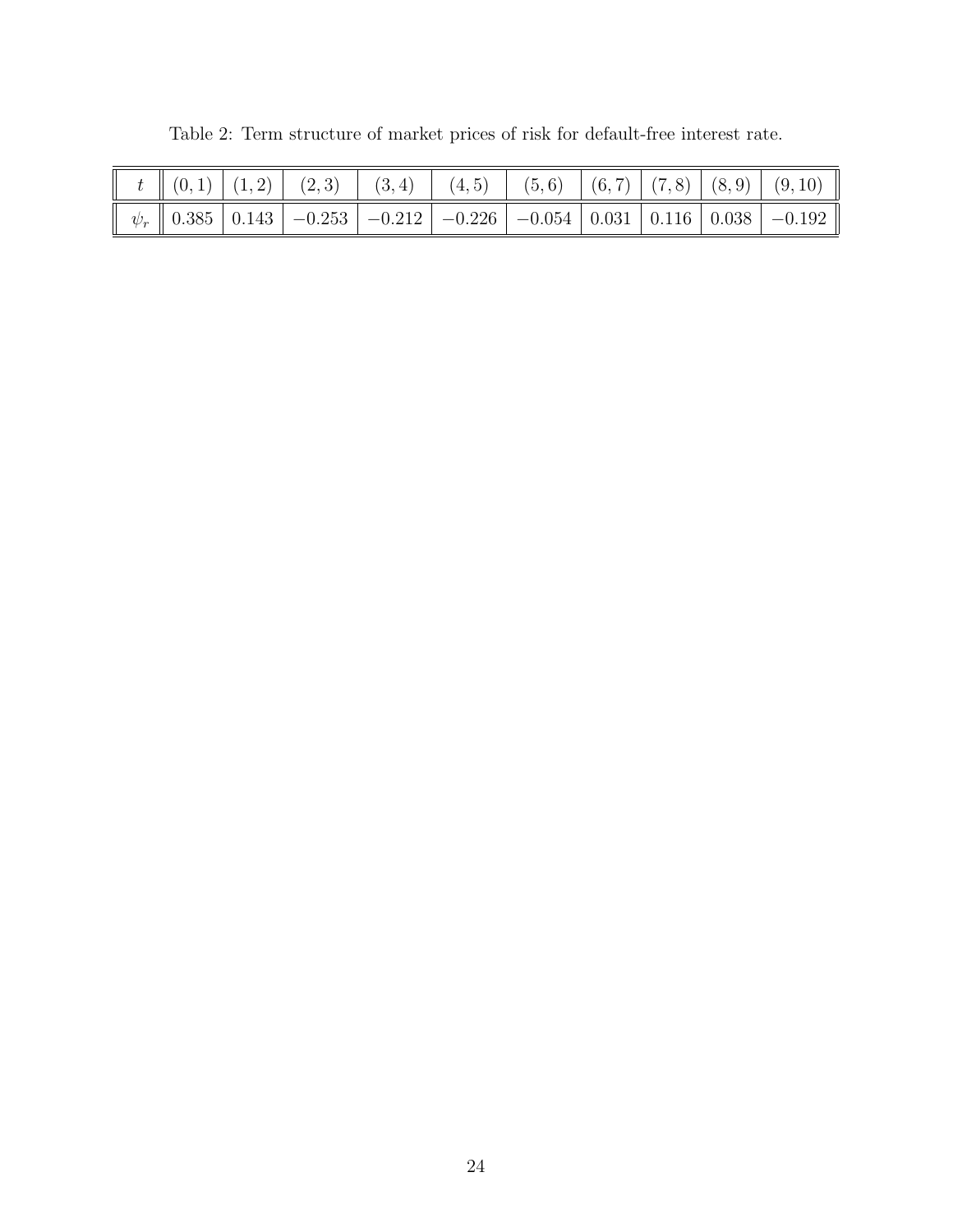|                                               | initial regime |              |                |  |  |  |  |  |
|-----------------------------------------------|----------------|--------------|----------------|--|--|--|--|--|
|                                               | $\overline{0}$ | $\mathbf{1}$ | $\overline{2}$ |  |  |  |  |  |
| average                                       | 14.57          | 14.29        | 14.04          |  |  |  |  |  |
| standard deviation                            | 0.33           | 0.40         | 0.56           |  |  |  |  |  |
| percentile                                    |                |              |                |  |  |  |  |  |
| 50.00%                                        | 14.68          | 14.54        | 14.10          |  |  |  |  |  |
| 10.00%                                        | 14.07          | 13.86        | 13.26          |  |  |  |  |  |
| $5.00\%$                                      | 13.91          | 13.60        | 12.99          |  |  |  |  |  |
| $1.00\%$                                      | 13.43          | 13.15        | 12.38          |  |  |  |  |  |
| $0.50\%$                                      | 13.26          | 12.94        | 12.15          |  |  |  |  |  |
| $0.10\%$                                      | 12.83          | 12.50        | 11.65          |  |  |  |  |  |
| $VaR = average - 100(1 - \alpha)$ -percentile |                |              |                |  |  |  |  |  |
| 10.00%                                        | 0.49           | 0.53         | 0.78           |  |  |  |  |  |
| $5.00\%$                                      | 0.66           | 0.79         | 1.05           |  |  |  |  |  |
| 1.00%                                         | 1.14           | 1.24         | 1.66           |  |  |  |  |  |
| $0.50\%$                                      | 1.31           | 1.46         | 1.89           |  |  |  |  |  |
| $0.10\%$                                      | 1.73           | 1.90         | 2.39           |  |  |  |  |  |

Table 3: Basic statistics of portfolio's price distributions with different initial regimes.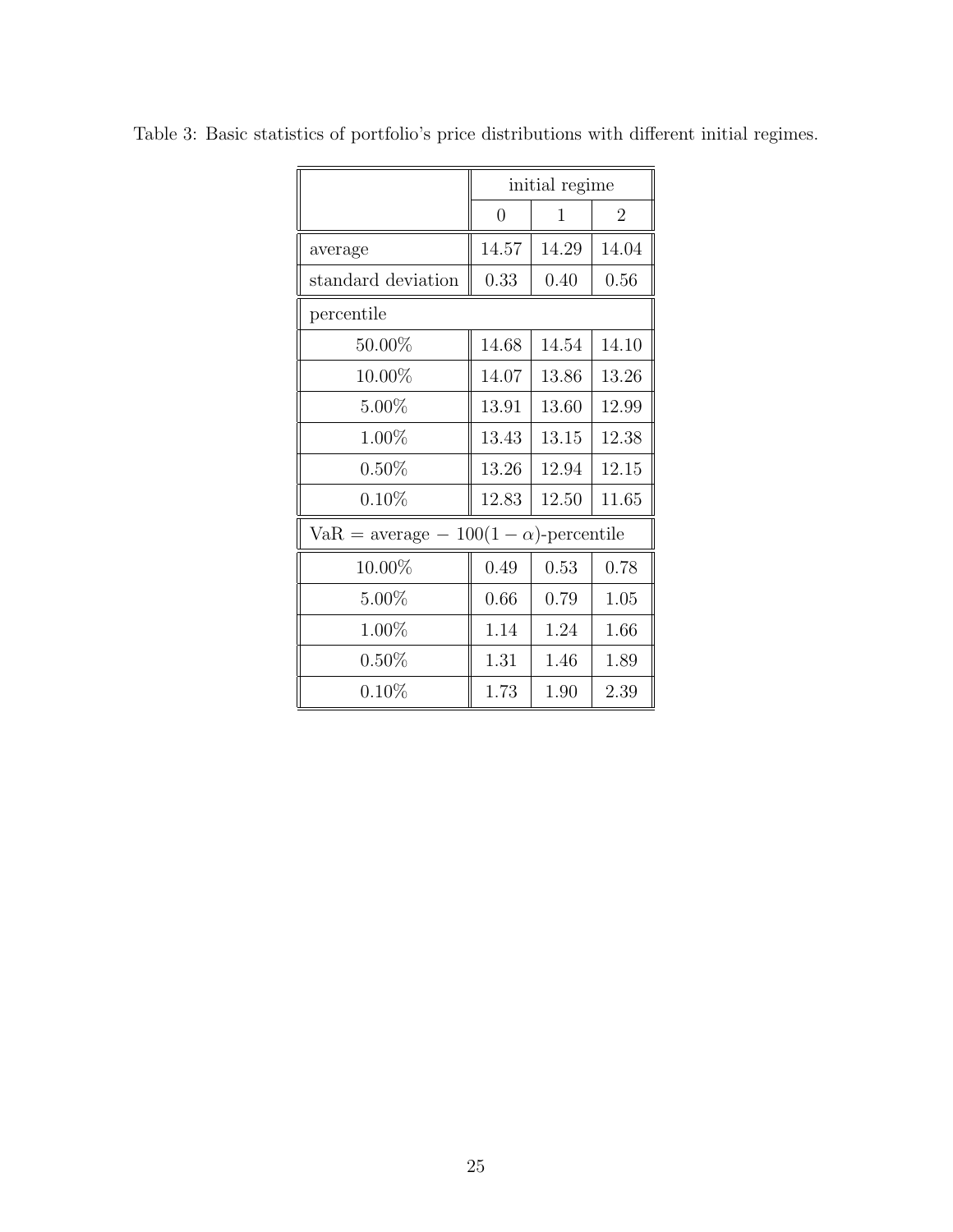

Figure 1: Term structures of zero rates (initial regime 0).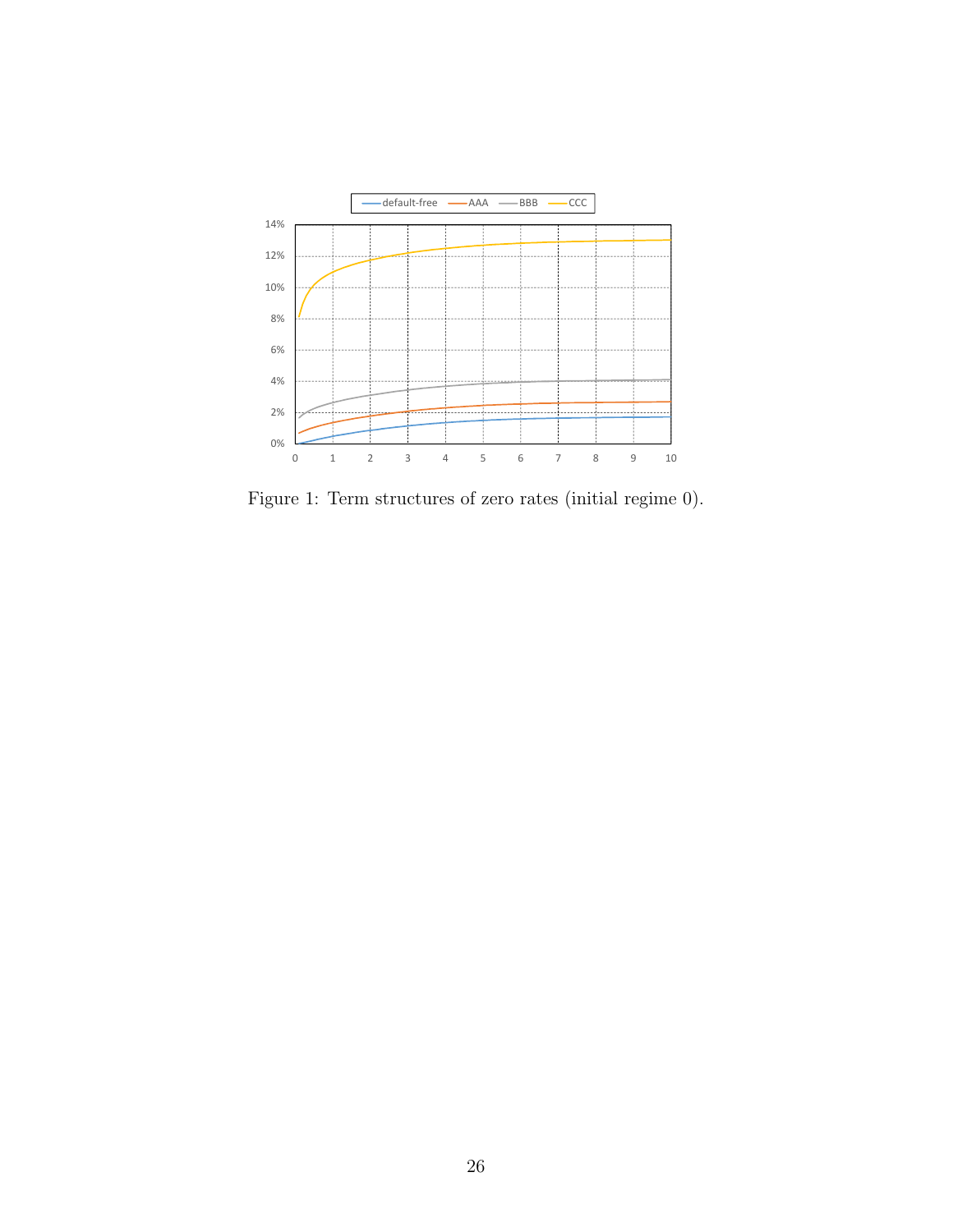

Figure 2: Term structures of zero rates (initial regime 2).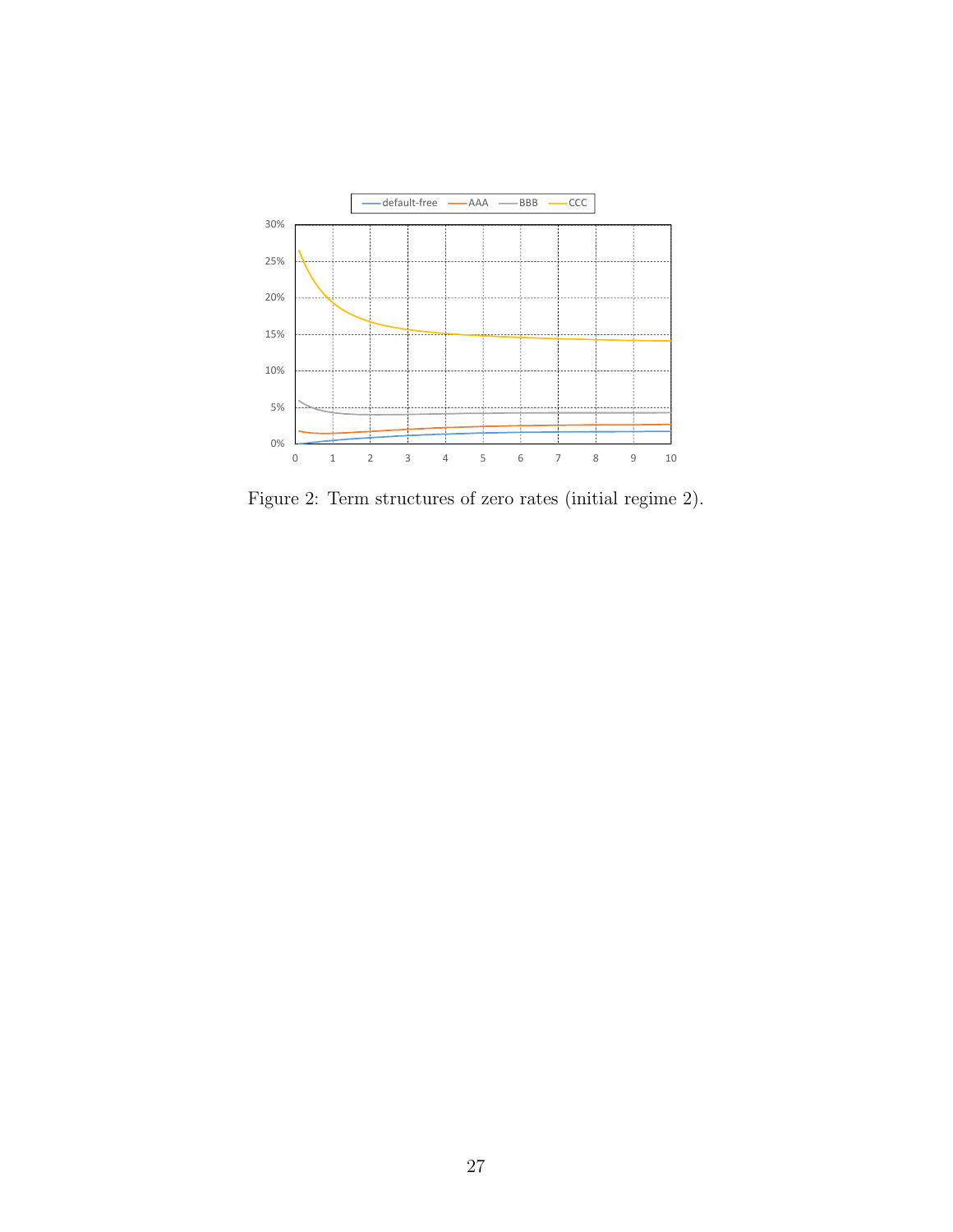

Figure 3: CCC zero rate curves with different initial regime.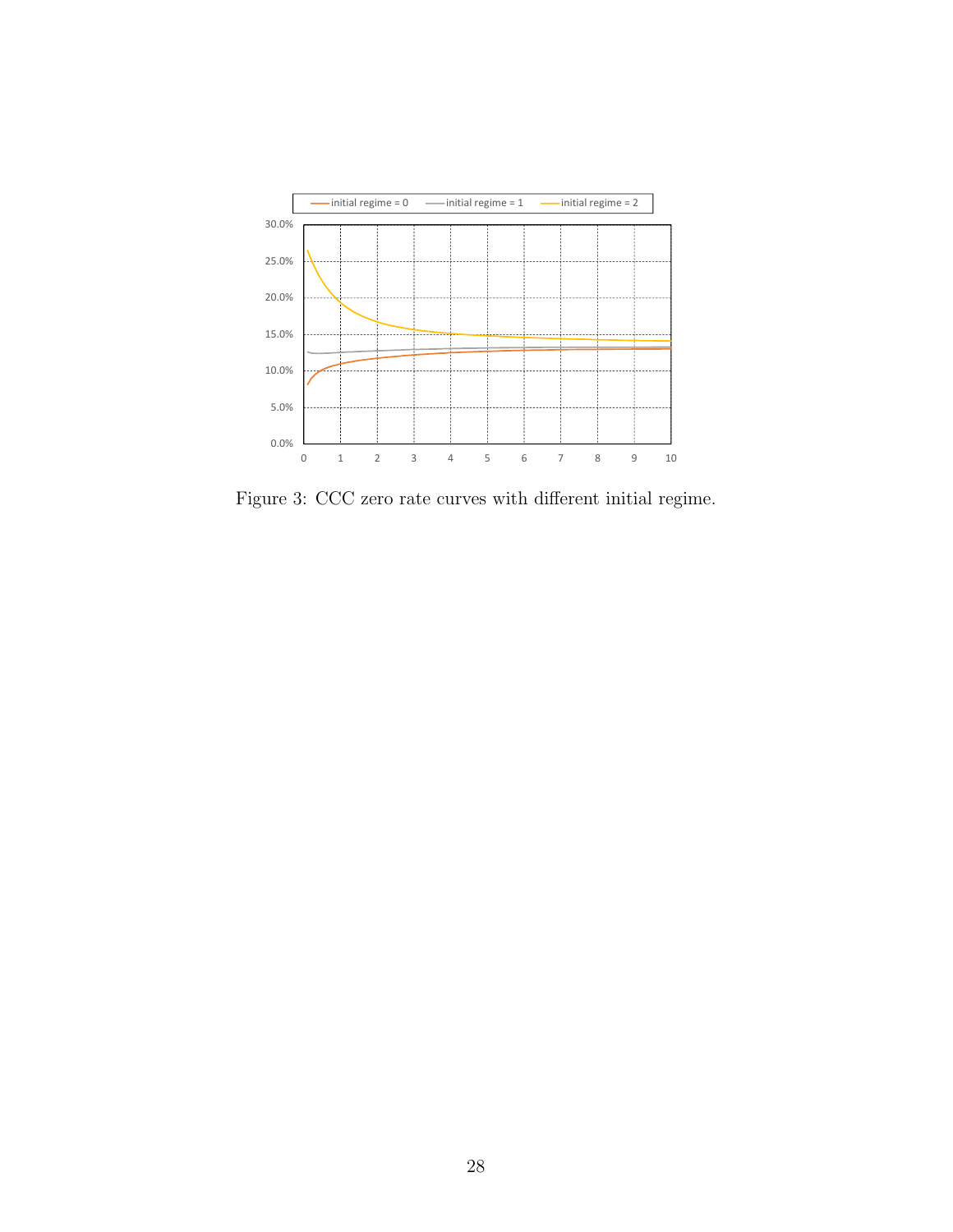

Figure 4: AAA zero rate curves with different initial regime.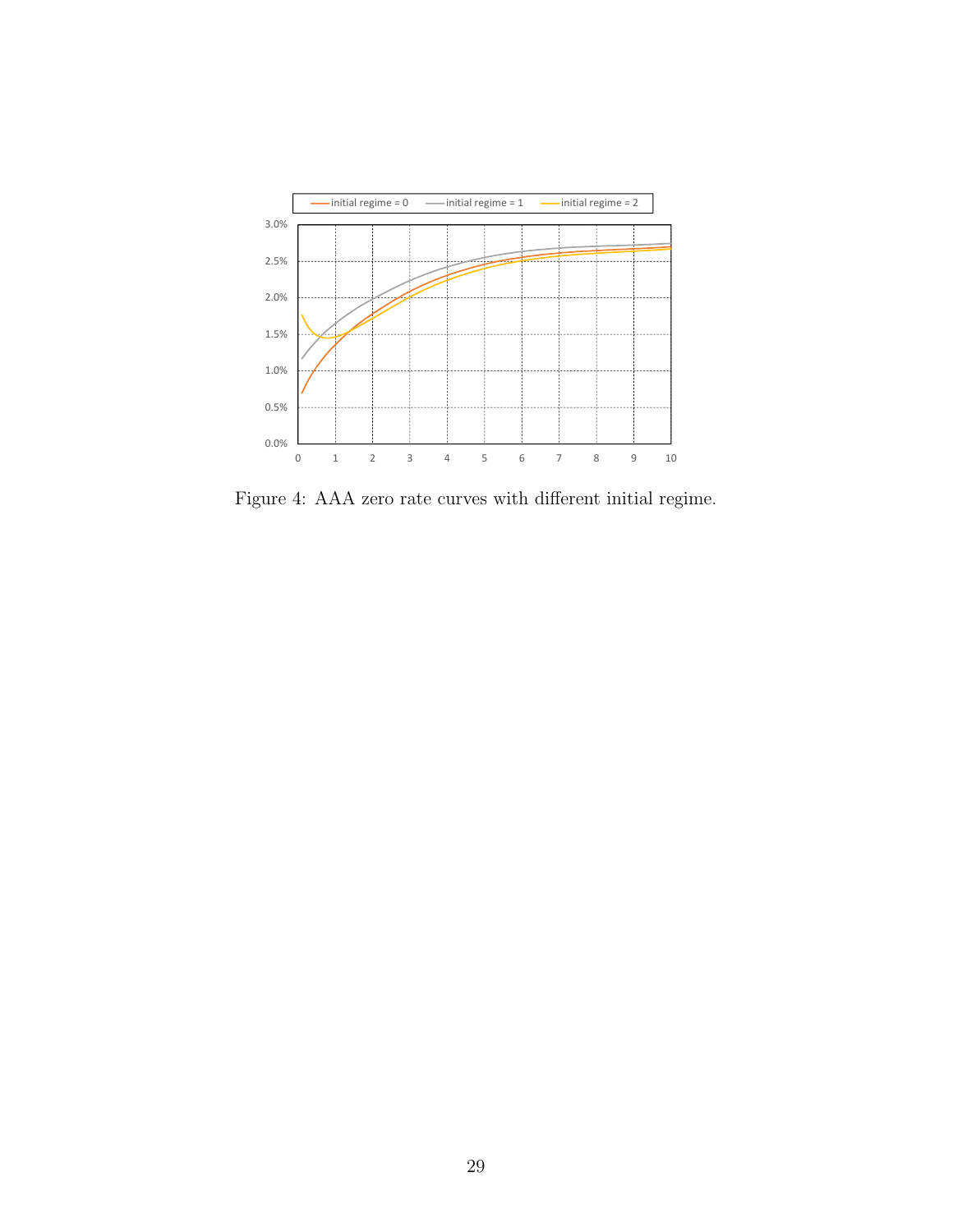

Figure 5: AAA zero rate curves with different initial regime  $(r(t)$  is not regime-switching).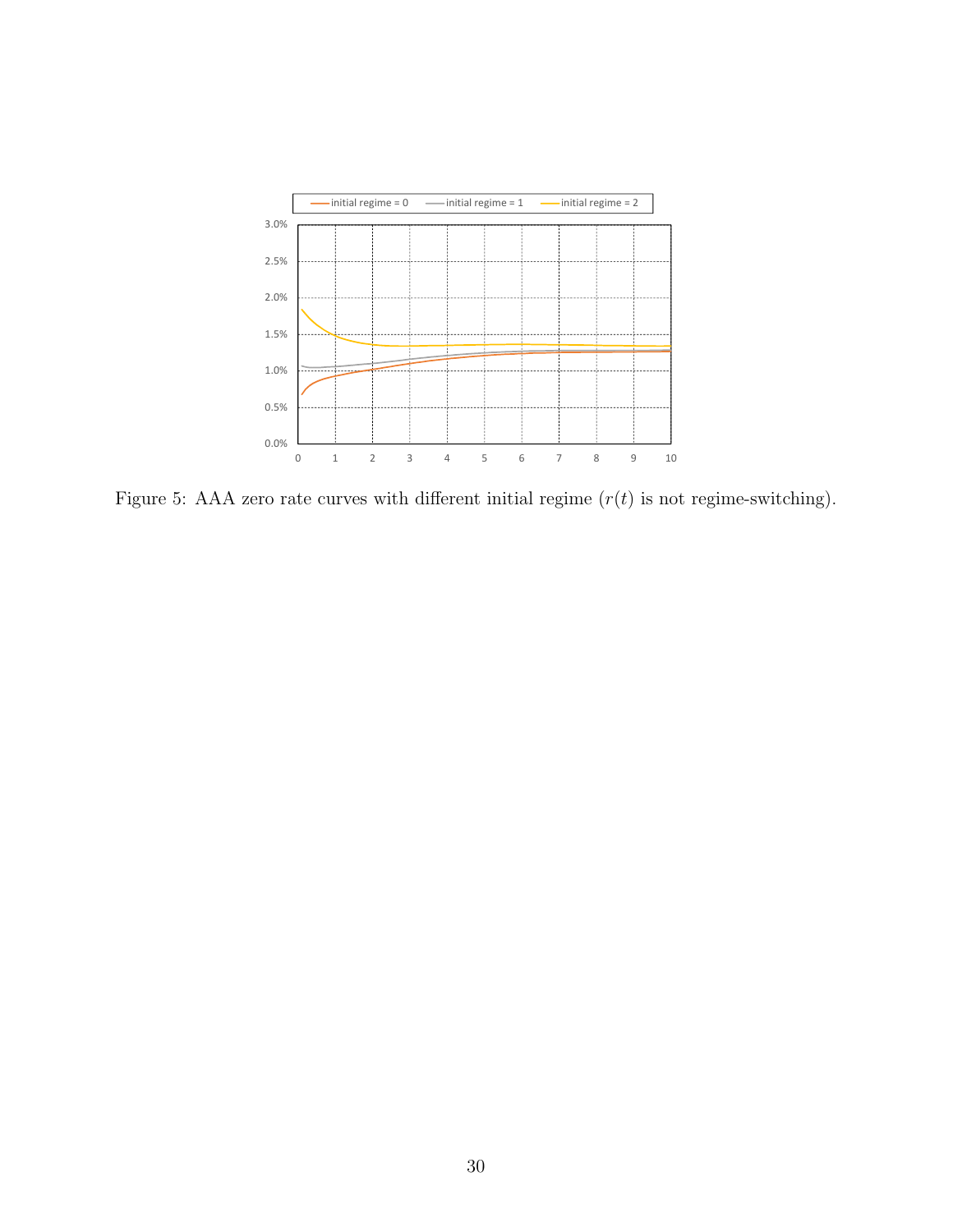

 $\begin{array}{lllllll} \mbox{Figure} & 6: & \mbox{Term} & \mbox{structure} & \mbox{of} & \mbox{relative} & \mbox{difference} & v(0,M,r(0),\boldsymbol{X}(0)) \widetilde{P} \{ \tau & > \tau \} \end{array}$  $M\}/p(0,M,r(0),\widetilde{h}(0),\boldsymbol{X}(0))$  <sup>−</sup> 1 (AAA bond).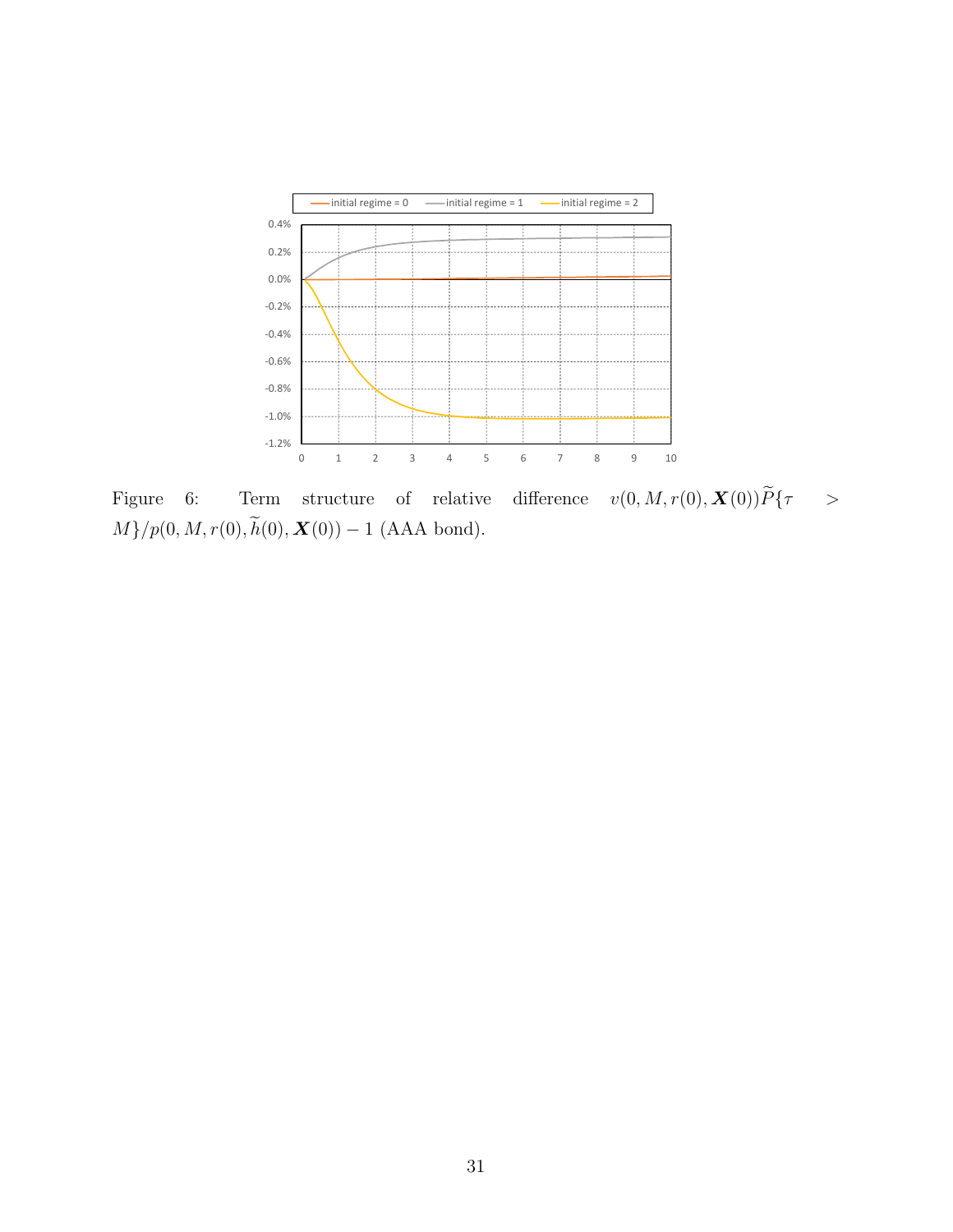

Figure 7: Distributions of CCC bond price with different initial regime after 1 year.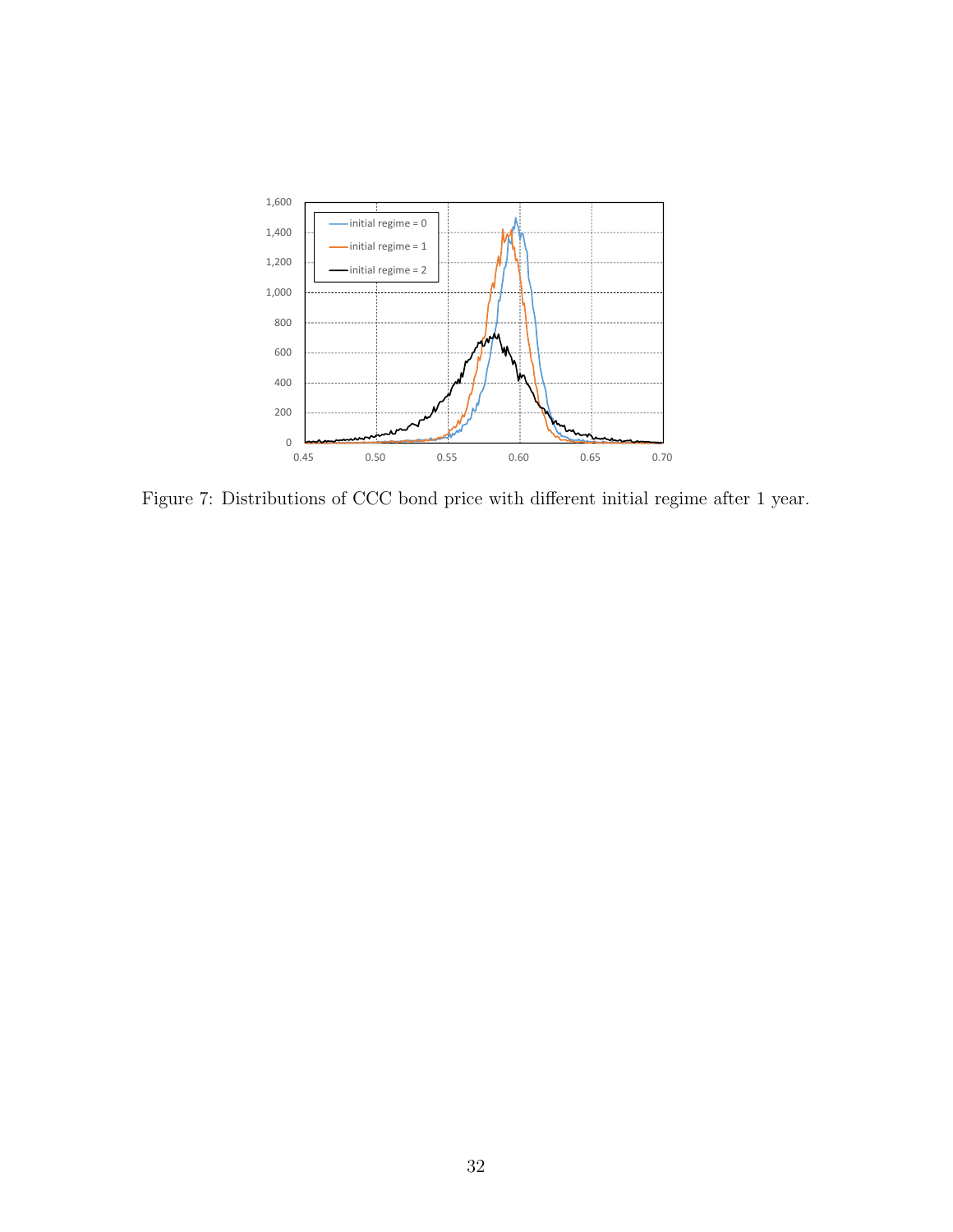

Figure 8: Distributions of portfolio price with different initial regime after 1 year.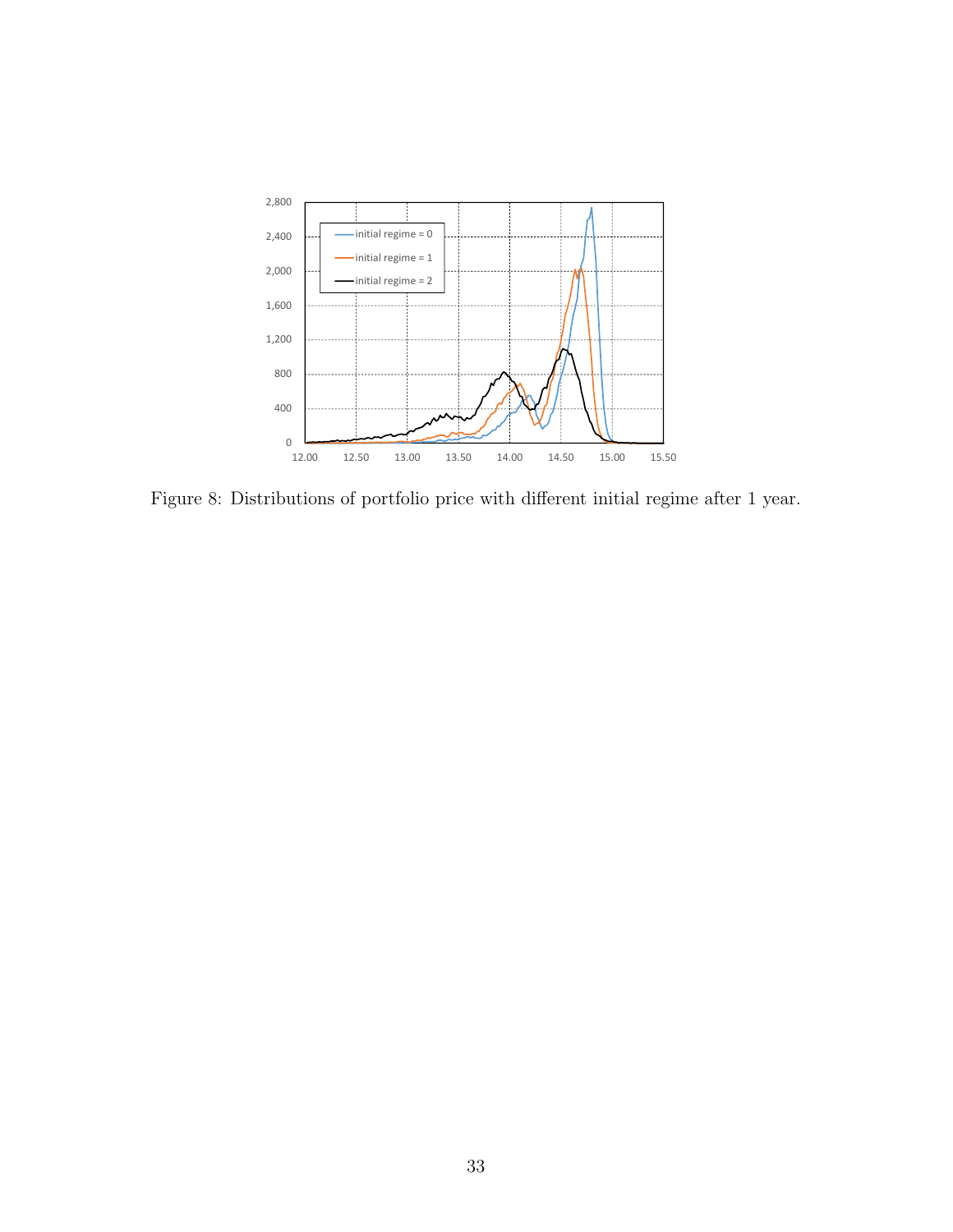

Figure 9: Hybrid distribution of portfolio price after 1 year.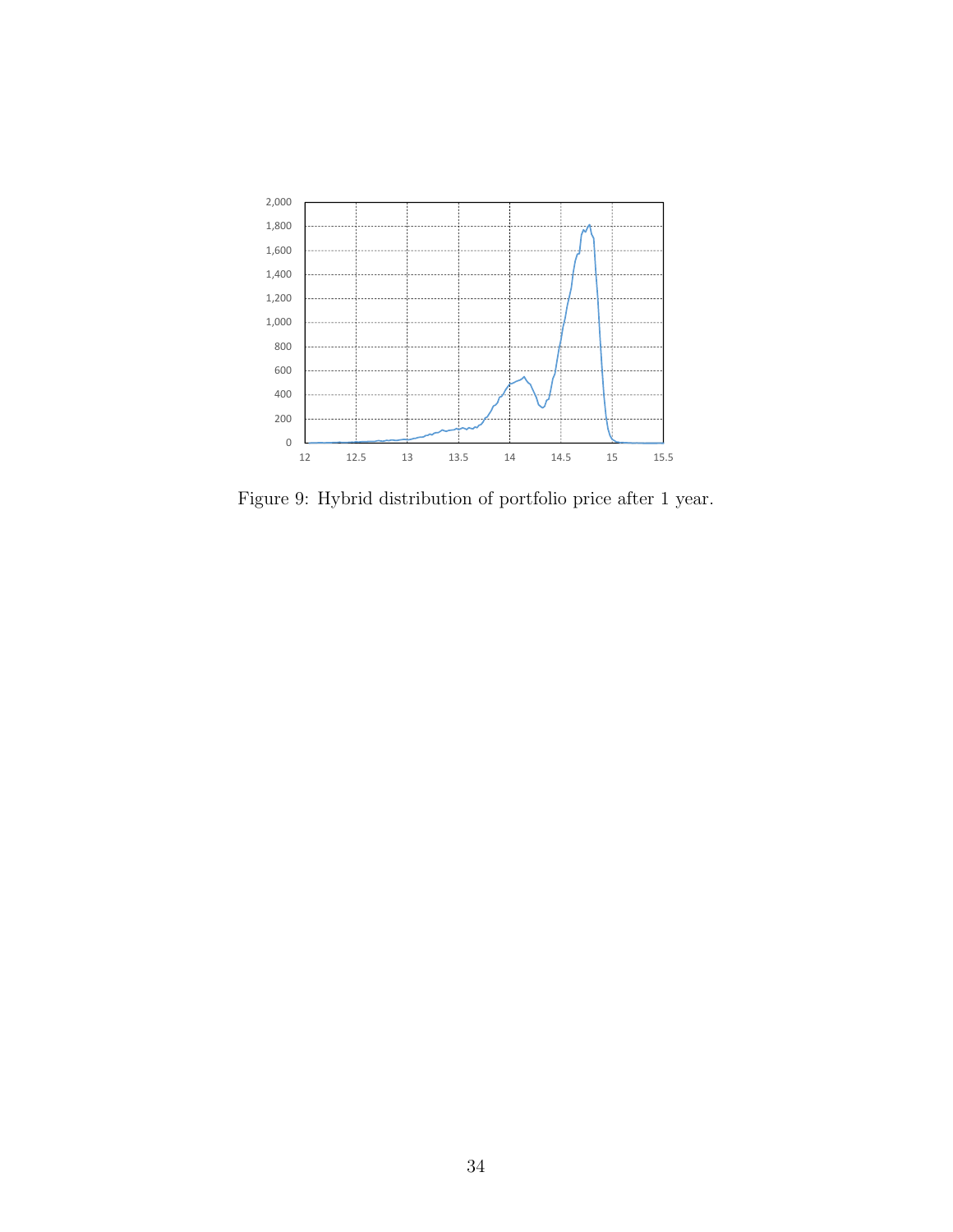

Figure 10: Evolution of default-free zero curve on a scenario.